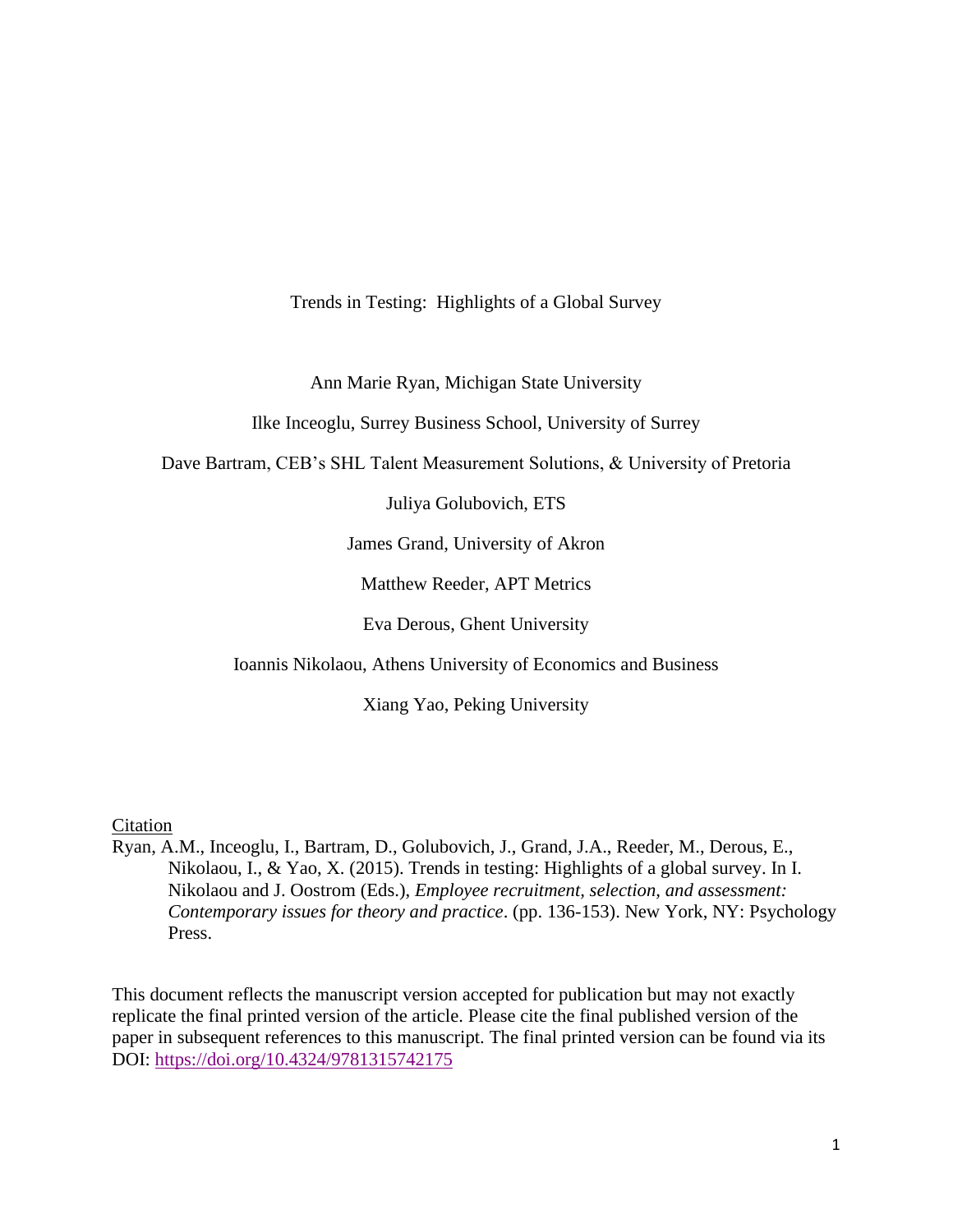In the mid 1990s, Ryan, McFarland, Baron, and Page (1999) conducted a survey of selection practices globally. Because their study is one of the few published surveys of employer practices, it garnered significant citation in the years that followed. Even though much time has passed since that data collection, a comparable, comprehensive examination of employer practices has not surfaced in the selection area. This chapter provides an overview of a more recent effort to capture trends in testing.

On the surface, hiring practices may have changed dramatically since the mid-1990s due to a number of social, economic, and technological trends. Skill and demographic shifts among labor market occupants and changes in job and occupational requirements have led employers to source applicants for jobs in wider markets (and even globally). Technological developments have facilitated and accelerated staffing processes (Scott & Lezotte, 2012). Greater use of computer- and particularly Internet-based testing has provided organizations with greater efficiency in resource allocation, quicker processing of applicants, and access to a larger pool of potential applicants. Technology has allowed for new and varied ways of presenting assessment content to applicants, but has also heightened concerns regarding test security and potential cheating.

Given that these trends have reshaped hiring and staffing over the past 20 years, this chapter provides an updated description of the practices and policies used by organizations around the world. A 54-item survey on selection practices was translated into 15 languages and data was collected from HR professionals in more than 25 countries. This chapter focuses on trends in test use around the globe; specific country differences are not detailed as sample sizes

2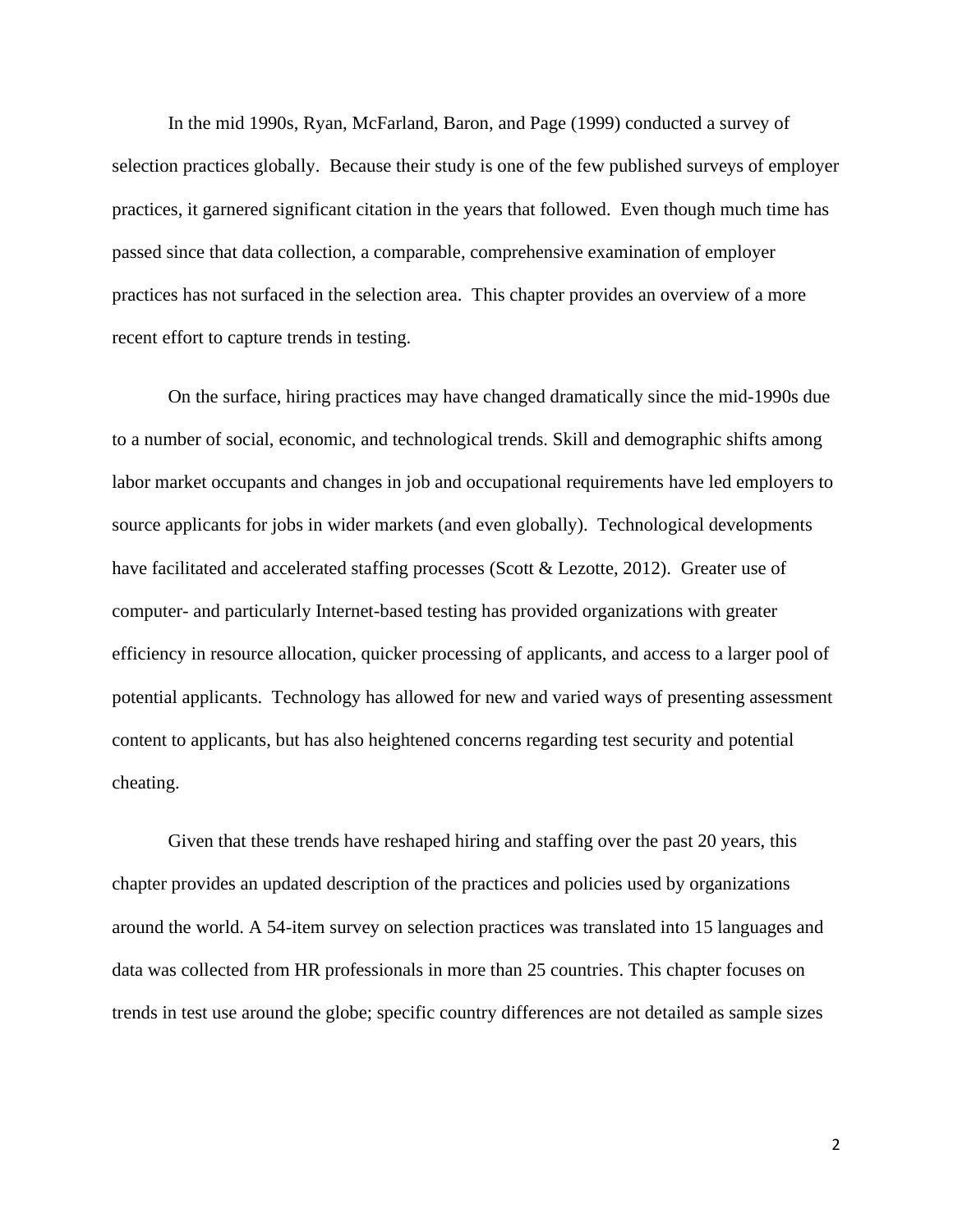varied across countries, with many too small to make specific inferences about trends in individual countries.<sup>1</sup>

#### *Survey respondents*

A total of 1,197 HR professionals completed an online questionnaire about testing practices and policies. Respondents were sourced via a number of methods targeted specifically at reaching HR professionals. Note that we sought to include HR managers/directors/executives within organizations, not HR consultants or lower level HR employees, and thus our sampling strategy aimed to capture that. Professional associations and in particular selection-related groups were contacted in all the countries selected for inclusion in the study (based on coverage of countries in different clusters in the GLOBE study, House, Hanges, Javidan, Dorman, & Gupta, 2004 as well as practical constraints regarding translation capabilities), and were asked to either email a survey announcement to their mailing lists or to post a notification of the survey on their websites. LinkedIn groups of HR professionals in each targeted country were identified and we posted survey notices in those groups. We also accessed the email list for marketing for a major test publisher, and culled HR manager/director/executive emails from that list for a direct mailing about the survey. Finally, collaborators in several countries had contacts within professional associations and assisted us by distributing the survey link. Thus, it is impossible to calculate a response rate as the true population of HR professionals with internal responsibilities for selection systems is not known.

The largest representation in the sample was from the US (22.9%), Belgium (19.4%), and China (15.4%), with others from Sweden (8.2%), the Netherlands (6.5%), Greece (4.3%),

 $<sup>1</sup>$  Analyses of the influence of cultural values on testing practices at a regional level are available from the first</sup> author on request.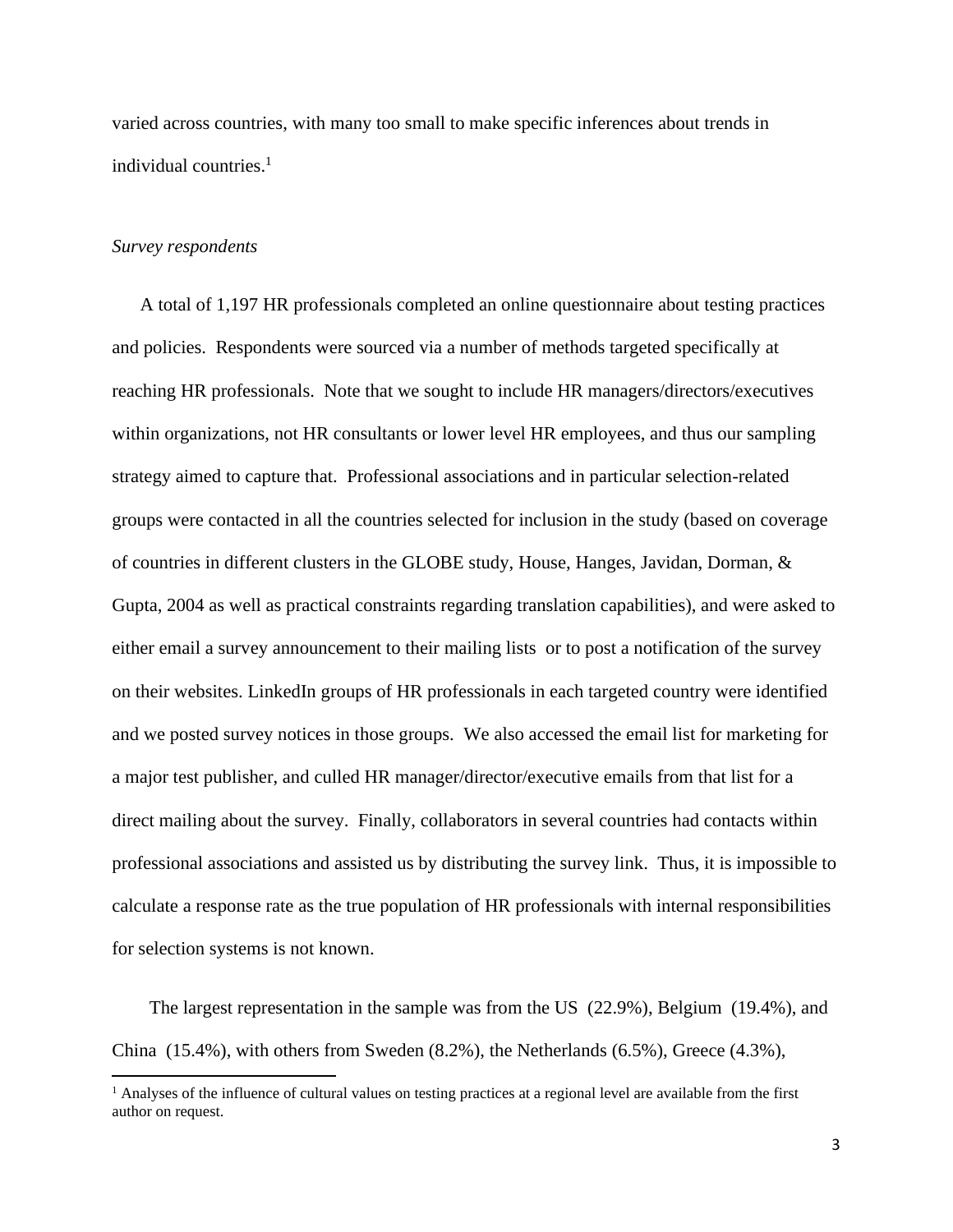Portugal (3.4%), France (3.0%) and the United Kingdom (2.0%). Other countries with respondents (less than 2% of total sample) included Italy, Russia, Australia, India, Germany, Hong Kong, Indonesia, Turkey, Brazil, New Zealand, Saudi Arabia, Singapore, Spain, Denmark, and South Africa. Most survey respondents were professionals in the private sector (81%), including professional services (21.2%), manufacturing (17.9%), financial (8.4%), retail (7.1%), health care (6.5%), telecommunications (3.8%), and transportation (3.0%), with smaller numbers in construction, information, utilities, insurance, educational services, hospitality, business consulting, chemical, pharmaceutical, mining, and energy. Most respondents were in an HR function in their organizations but held different types of roles (e.g., HR manager (29.8%), HR executive such as director or vice president (26.3%), HR consultant (8.7%)).

### *Overview of survey content*

Questions addressed several areas:

- 1. **Decisions to use tests and future plans**: Reasons why organizations elect to use or not use tests, and plans for developing, purchasing, or implementing tests in the future.
- 2. **Test program description**: How tests are created and used in the hiring process, and characteristics assessed by tests.
- 3. **Use of technology**: Use of adaptive testing, use of supervision and other security measures when testing applicants, reasons for choosing to administer tests without supervision, differences in supervision practices by test type, estimates of cheating and of disqualification of applicants for cheating, and security and data protection practices.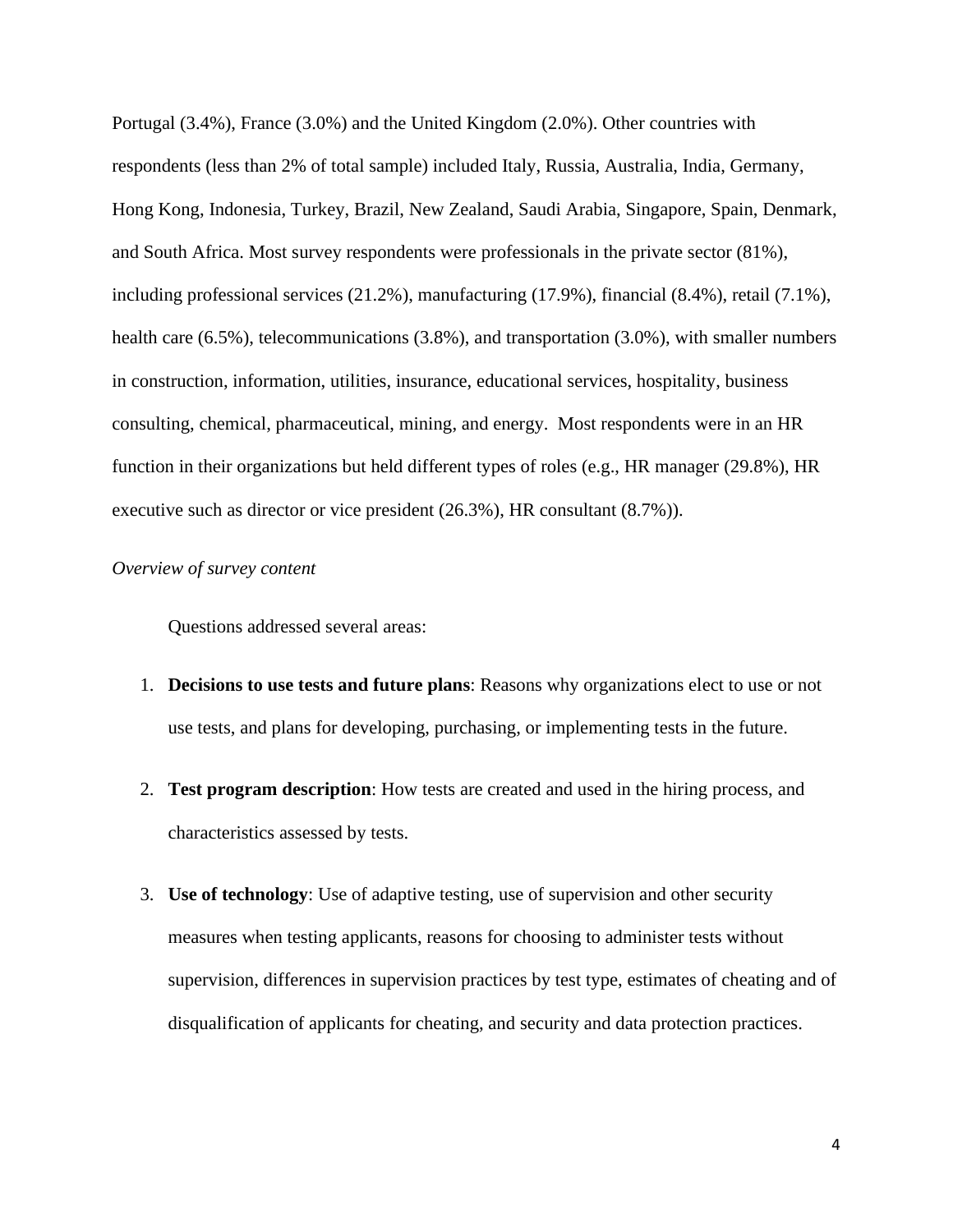4. **Test policies and practices**: Frequency and type of feedback provided to applicants, reasons for not providing feedback, retesting policies, global testing practices such as use of standardized testing practices across countries and practices associated with administering tests in multiple languages (e.g., translation, psychometric adequacy, evaluation), and metrics used to monitor the effectiveness of tests (e.g., job performance, attrition, hiring process efficiency, return on investment).

Note that we focused specifically on testing rather than other aspects of a hiring process (e.g., interviewing, recruiting, applicant tracking) in the interest of keeping the survey at a reasonable length while gathering sufficient detail on specific current trends. We defined test for respondents as "any standardized assessment instrument other than an interview or resume review that is designed to evaluate whether a job applicant possesses certain qualities and characteristics (e.g., knowledge, skill, traits)."

In the following sections we detail key findings in each of these areas.

### *Decisions to use tests and future plans*

Researchers have long been interested in understanding why employers decide to use or not use different selection tools (Terpstra & Rozell, 1997; Wilk & Capelli, 2003). About 60% of respondents said their organizations typically use tests for selecting entry-level management employees. Of particular interest is why organizations choose not to use tests (see Table 1). Consistent with earlier research on the predictors of selection tool use (König, Klehe, Berchtold & Kleinmann, 2010), cost and the extent to which use of tests is common practice for targeted jobs or locations were of relatively greater concern than legal considerations. But, in contrast to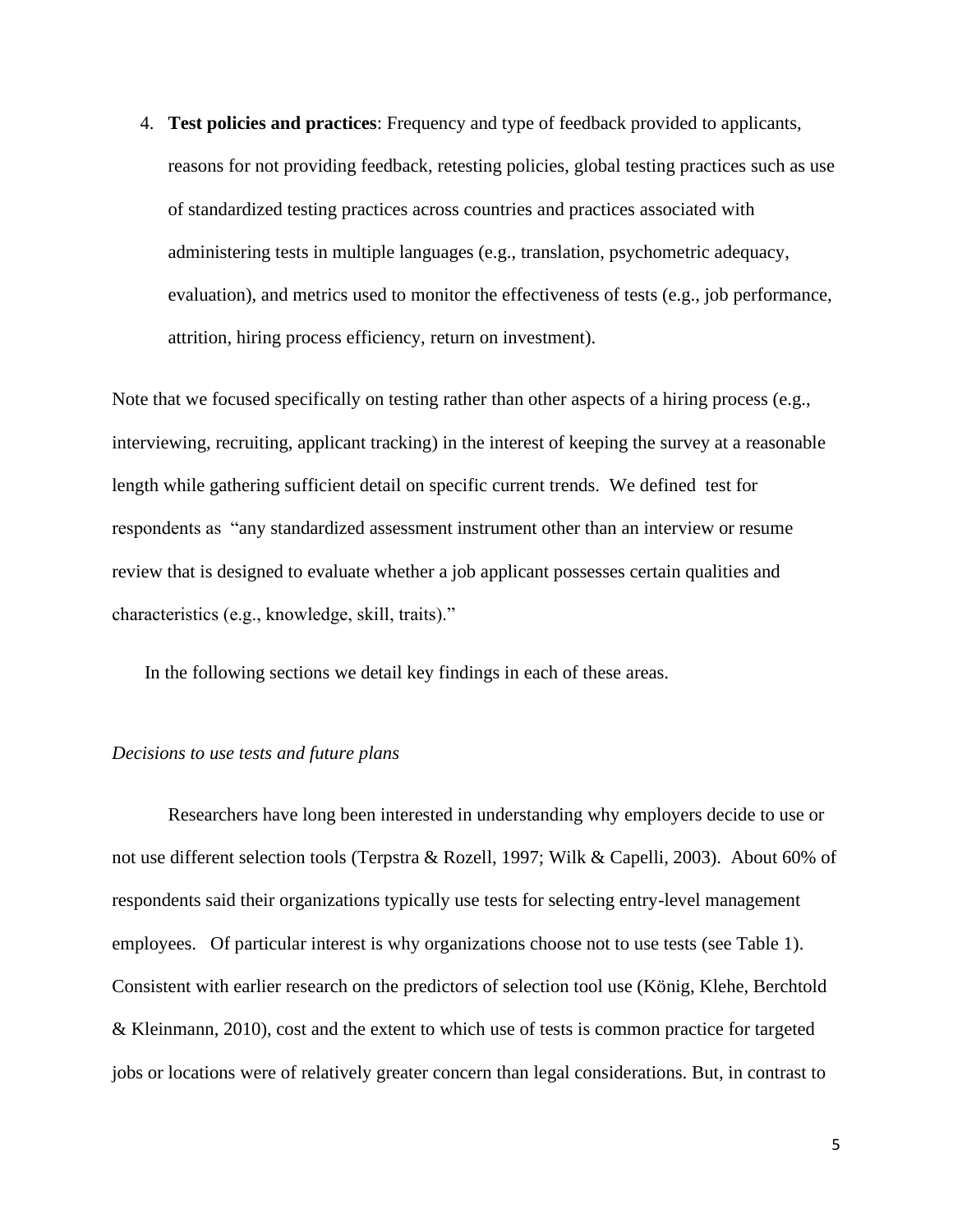the earlier research (König et al., 2010), which had found perceived tool validity to have modest importance, many of the reasons for not using standardized assessments indicated by our respondents seem to represent a lack of belief in or knowledge about the value of tests (e.g., preferences for other methods, inability to obtain buy-in, unable to assess return on investment (ROI)). Thus, continued concerted efforts by testing professionals to educate and inform HR managers about the value of tests seem warranted. Klehe (2004) provides a framework that outlines the many institutional pressures (internal markets, industry norms) that affect organizations' willingness to adopt selection procedures; analyzing these factors might enable testing professionals to garner a better understanding of when and why organizations may not respond to efforts to educate decision makers on the value of testing in particular contexts.

The literature also suggests that some types of tests may not be adopted because of toolspecific concerns, such as faking on personality tests (Rothstein & Goffin, 2006) and resources needed for building and administering simulations (Whetzel, McDaniel, & Pollack, 2012) so we also asked about reasons for not using specific assessment types (e.g., cognitive ability, personality, simulations). In most cases, top reasons were beliefs that the particular skill/ability assessed was not needed for the job or that the test would overlap with other parts of the hiring process (e.g., interview). While it is true that an interview can be used to assess many things (Huffcutt, Conway, Roth, & Stone, 2001), traditional (unstructured) interviews have low validity (e.g., Conway, Jako, & Goodman, 1995). Further, even when more valid, structured interviews are used, depending on the constructs they are designed to assess, additional assessments (e.g., personality or cognitive test) may provide incremental validity (Berry, Sackett, & Landers, 2007). Providing practitioners with a clearer understanding of the intercorrelations of various testing tools and interviews in understandable language might enable individuals to better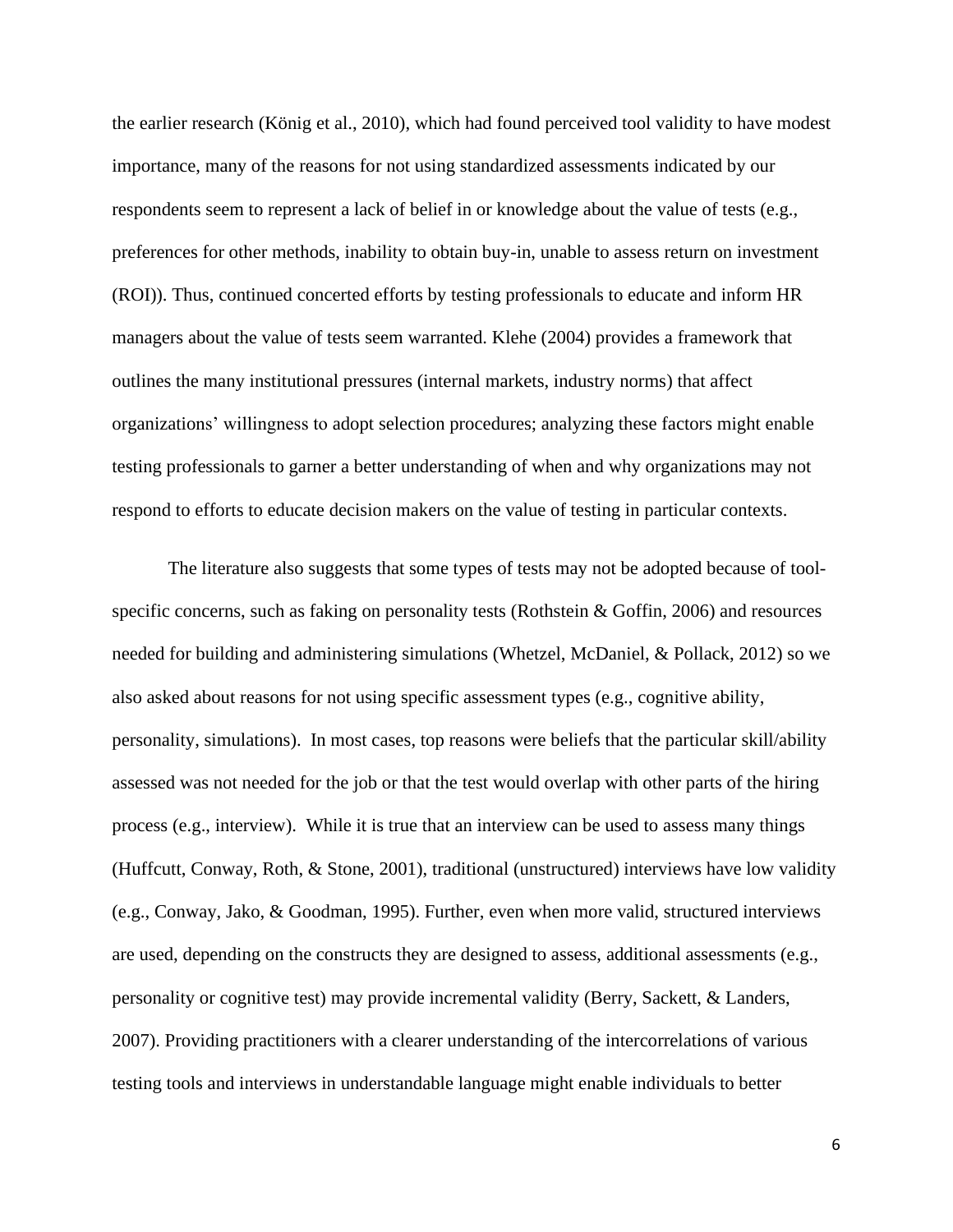understand the degree of overlap; translating concepts such as incremental validity into language familiar to organizational stakeholders would also be valuable to increasing test adoption and selection system effectiveness (Boudreau, 2012).

Finally, among respondents whose companies do not currently use tests, approximately 40% indicated that they do plan on developing, purchasing, or implementing tests for hiring in the next three years. Based on this data, one might forecast an increased use of testing tools by organizations, as would fit with the trends noted earlier regarding technology and the ease of test use.

We also asked those who already used testing in some capacity why they had adopted tests in their hiring processes (see Table 2). Validity/effectiveness, fairness, and perceived value are the top three factors that influence companies' decisions to use tests. This again highlights how important persuading HR decision-makers of the value of testing is to adoption. These findings are interesting as Konig et al. (2010) found that validity was only a modest consideration in adoption decisions; our broader sample and use of the term "effectiveness" which may encompass different types of evidence than formal evaluation may explain the differences. Legal/political considerations, reducing time required of applicants, and reinforcing the employer brand were the top three reasons "not important" for decisions to test. König et al. (2010) had likewise found legal and organizational self-promotion to be modest predictors of test adoption. The rest of this chapter focuses on this subsample  $(N = 766)$  of test users and details how they use testing.

#### *Test program descriptions*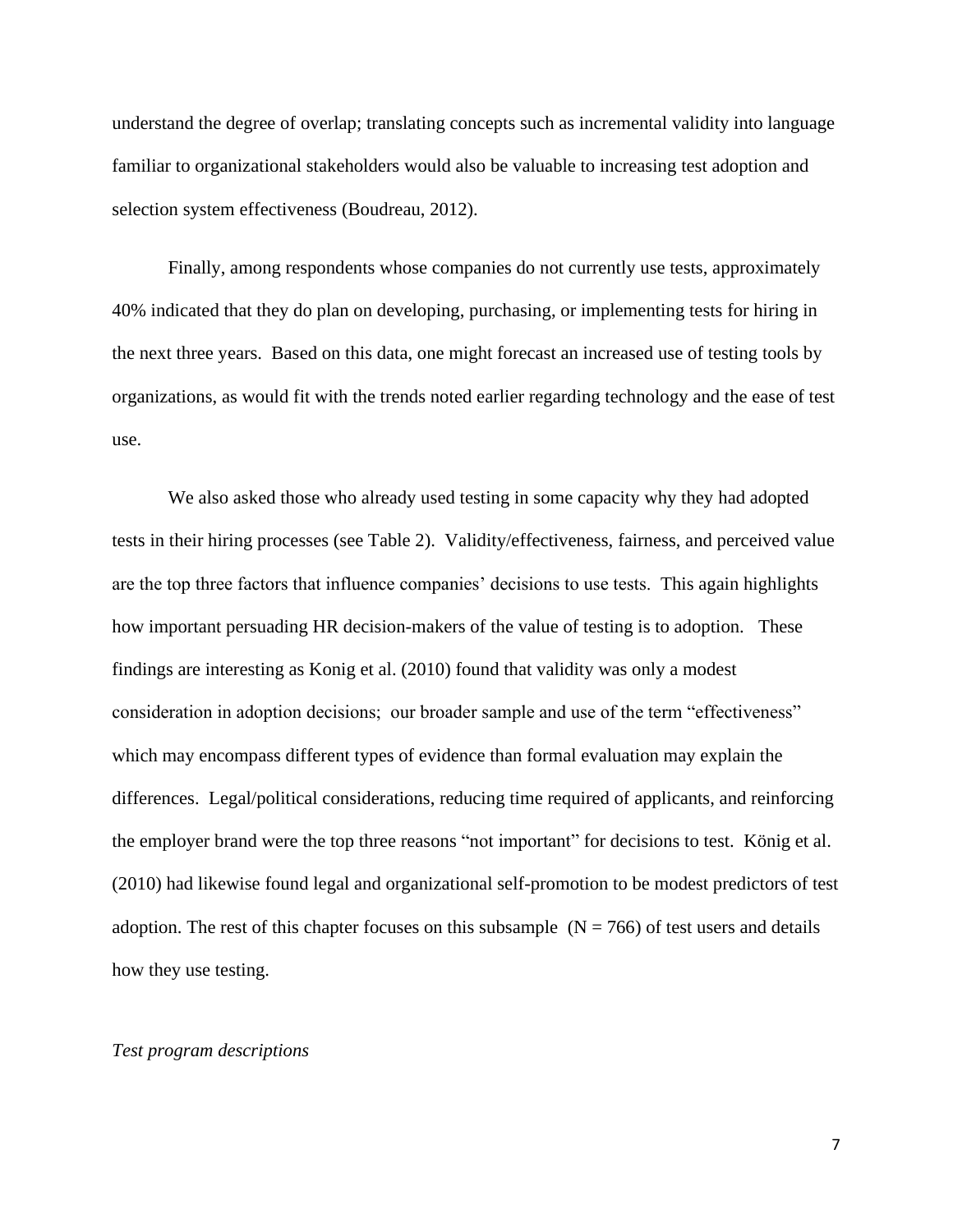Tests in use were more commonly created by individuals external to the organization (50.8%) or through collaboration with external individuals (41.8%) than solely by those working within the organization (19.8%).<sup>2</sup> Companies used tests at different stages of the selection process (beginning  $(20.9\%)$ , intermediate  $(50.7\%)$ , end  $(23.3\%)$  total N =756). Tests were typically used along with other tools to make selection decisions as only 2% of respondents reported using tests as the only tool in selection. Personality, abilities, and leadership competencies were the most common characteristics assessed by tests. Interests were among the least commonly assessed (see Table 3).

Of particular interest is that although most companies use test scores in a relatively formal manner, either by combining test scores and interview ratings in a standardized manner to make decisions (43.1%;  $N = 745$ ) or by using tests as screeners before interviews (25.1%), a substantial portion of respondents (27.1%) indicated that test scores and interpretive information are provided to hiring managers, who make decisions. It is important to consider how much bearing objective test scores have on managerial decisions when scores are used in this less formal way, particularly when a manager's subjective intuition about a candidate is at odds with the individual's scores. Managers' implicit beliefs can inhibit their willingness to use test information in hiring (Highhouse, 2008) and some managers have explicit preferences for intuition-based hiring (Lodato, Highhouse, & Brooks, 2011). Providing hiring managers with some degree of control (e.g., you cannot hire a candidate with scores below a certain level and you are cautioned about hiring others in a "yellow" zone, but are free to choose those with a "green" test score) may lessen their resistance to additional structure in the hiring process.

<sup>&</sup>lt;sup>2</sup> Note that some respondents indicated more than one response for this question (e.g., some of the organization's tests were created externally while others were created collaboratively). Total  $N = 754.$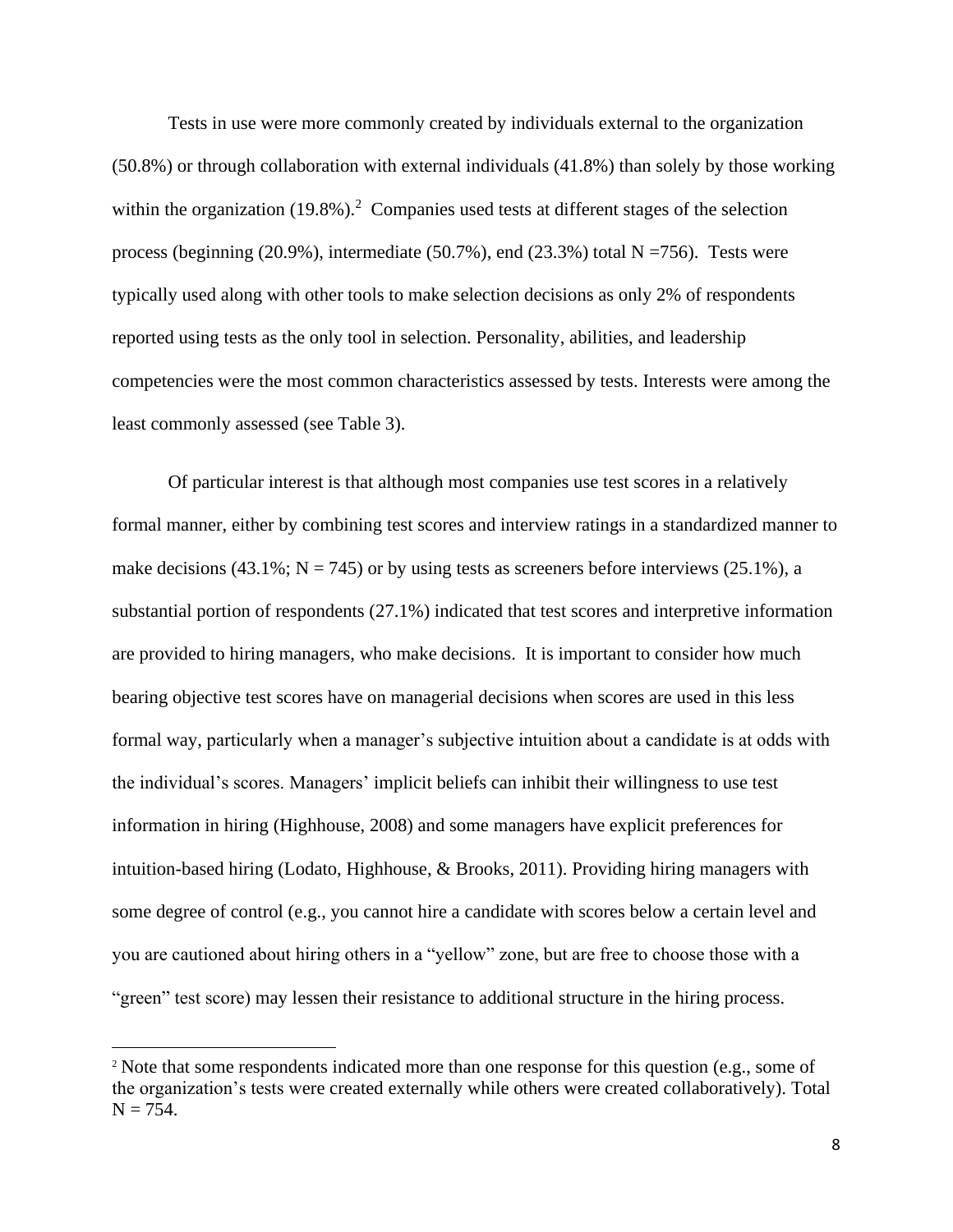Considering ways to allow managers to feel their preference is met while simultaneously structuring elements of the process to ensure test information is appropriately weighed is an area in need of further research (Lievens & De Paepe, 2004).

### *Use of Technology*

Because the greatest changes in selection practice since the 1990s appear to be technologylinked, we focused much of our survey on questions on the use of technology in testing.

Assessment content. While the general trend is toward increased use of technology in the hiring process, there are differences across employers in the adoption of technology. Some methods of assessment were more likely to be computerized than paper and pencil (assessments of cognitive ability, language capability, personality (work styles), interests, integrity, and situational judgment) and others more likely to not be computerized (job knowledge test, simulation test (in-basket, role play)). Across the test types we asked about, an average of 14% of respondents indicated that their organizations test in *both* paper and pencil and computerized formats. Approximately 87% of respondents have considered or are currently considering using computerized tests in their organizations  $(N = 542)$ .

Technology has been widely advocated as a means of expanding what is assessed and how it is assessed (e.g., new KSAs, new formats). As Table 4 indicates, drag-and-drop items and video/multimedia are more commonly used elements in computerized testing than animation, interactive voice response, and avatars despite how much the latter are touted as benefits of computerized assessments (Reynolds & Dickter, 2010; Scott & Lezotte, 2012).

Proctoring practices. Computerized tests can be administered in either a supervised or an unsupervised setting. Related to the latter, a major concern among organizational psychologists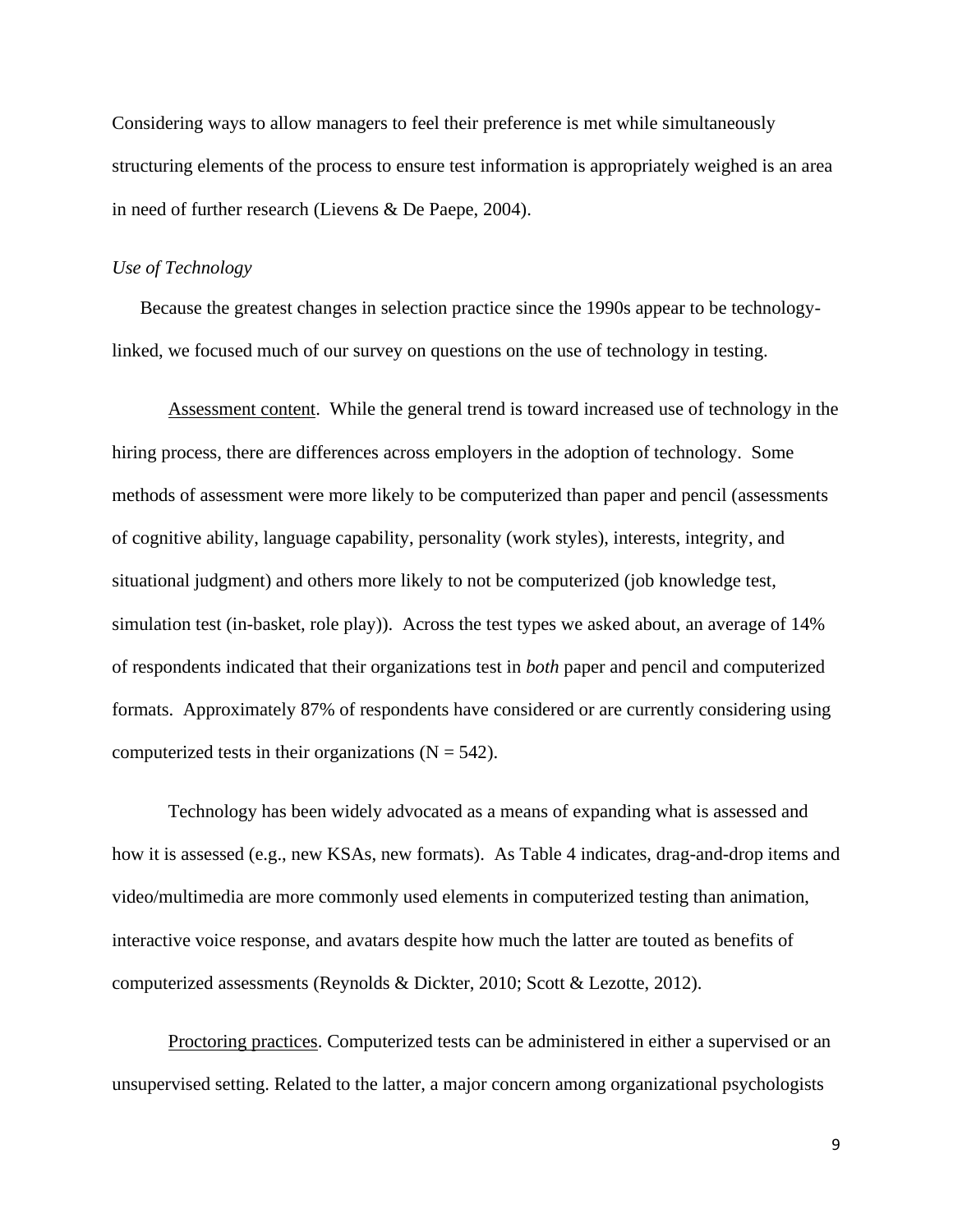has been the use of unproctored tests (Tippins, 2009; Tippins et al., 2006). Among those whose companies use computerized testing,  $40.2\%$  (N = 691) indicated using unproctored testing for all their computerized testing, or using unsupervised testing depending on hiring process stage (23.6%) or geographic location of applicant/job (16.1%). A minority of respondents (20.1%) said that all computerized testing was supervised. As Tippins (2009) noted, "the UIT [unproctored internet testing] train has left the station" (p. 4) and debate about the viability or ethicality of the practice needs to be replaced by research on how to improve practices. The primary reason driving decisions to administer computerized tests in unsupervised settings appears to be the desire to make the process convenient for applicants (65.9%;  $N = 531$ ). Other frequently stated reasons are cost effectiveness (54.4%) and convenience for hiring managers (53.9%), easier assessment of a larger applicant pool (51.8%), and reduction in time-to-hire (51.8%). As this list shows, unproctored testing is adopted for efficiency reasons (see Scott & Lezotte, 2012); it is therefore incumbent upon psychologists to ensure that greater efficiency does not necessarily mean lower quality/effectiveness. This has been a particular concern of testing standards groups (see Naglieri et al., 2004; International Testing Commission, 2006).

In response to calls for a better understanding of proctoring practices in employment testing (Arthur & Glaze, 2011; Drasgow, Nye, Guo, & Tay., 2009;), we asked a number of more specific questions about how companies use unsupervised tests. As shown in Table 5, companies' practices of unsupervised testing vary somewhat by type of test. Note that we asked about supervision for both paper and pencil and computerized tests. As Drasgow et al.(2009) have noted, it is wrong to automatically assume that proctoring occurs when testing is via paper and pencil, and our data support that. However, unsupervised testing is more likely when the tests are computerized.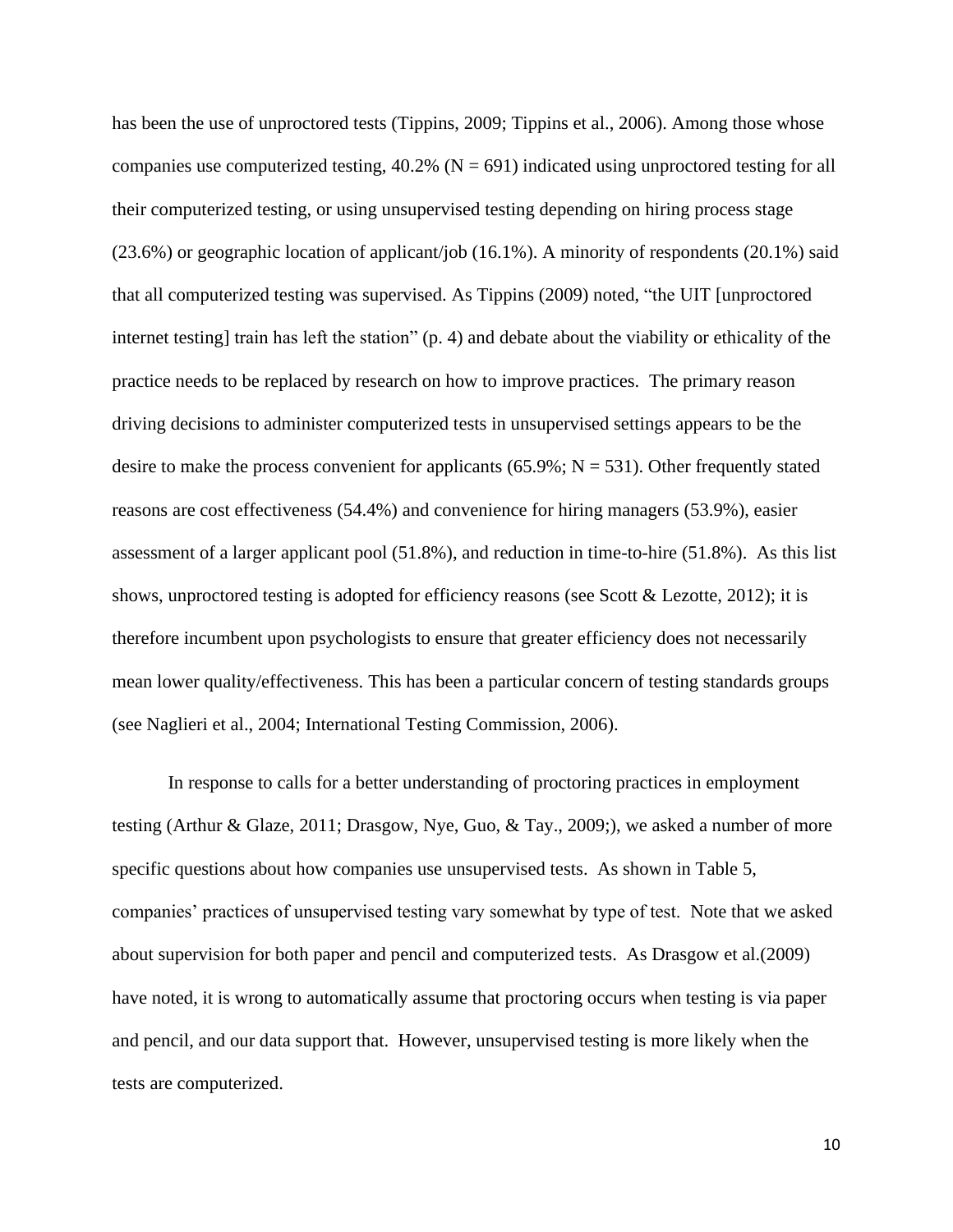Personality and background data assessments are most frequently administered unsupervised. Tests that evaluate candidates' cognitive ability, knowledge, and judgment are somewhat less frequently administered unsupervised but still used this way fairly often. Implications of administering cognitive tests, job knowledge tests, and other assessments on which a candidate could cheat (e.g., have a substitute take the test, use an advisor, share the test with others) unsupervised has been of greatest concern to researchers (Arthur & Glaze, 2011). These concerns were expressed by respondents in our study as well. Of those using *supervised* computerized testing  $(N = 378)$ , 51.6% reported that the risk of cheating was too great and 36.5% reported concern over test content dissemination. Only 33.3% supervised because of concern over applicant comfort with technology and only 29.1% reported the Internet was not universally available for their applicant pool.

Table 6 shows that strategies for delivery of items are evolving. About 35 of respondents  $(N = 666)$  said their organizations use either adaptive computerized tests or randomly selected items from a larger pool (44% said they did not use adaptive tests and 20% said they did not know). Varying test content (e.g., using different items or different forms) is a relatively uncommon practice. About 54% of respondents indicated their companies use fixed tests. The promise of computerized testing is still to be delivered, as many organizations apparently simply have created page-turner versions of paper and pencil test items (Potosky & Bobko, 2004).

Security measures and data protection. We asked about companies' security measures to better understand the extent to which companies employ test administration practices that may minimize the chances of cheating and tests becoming compromised. The most frequently used security measure with unproctored computerized testing is adhering to time limits (see Table 7). Research indicates that administering speeded tests can help to minimize cheating as time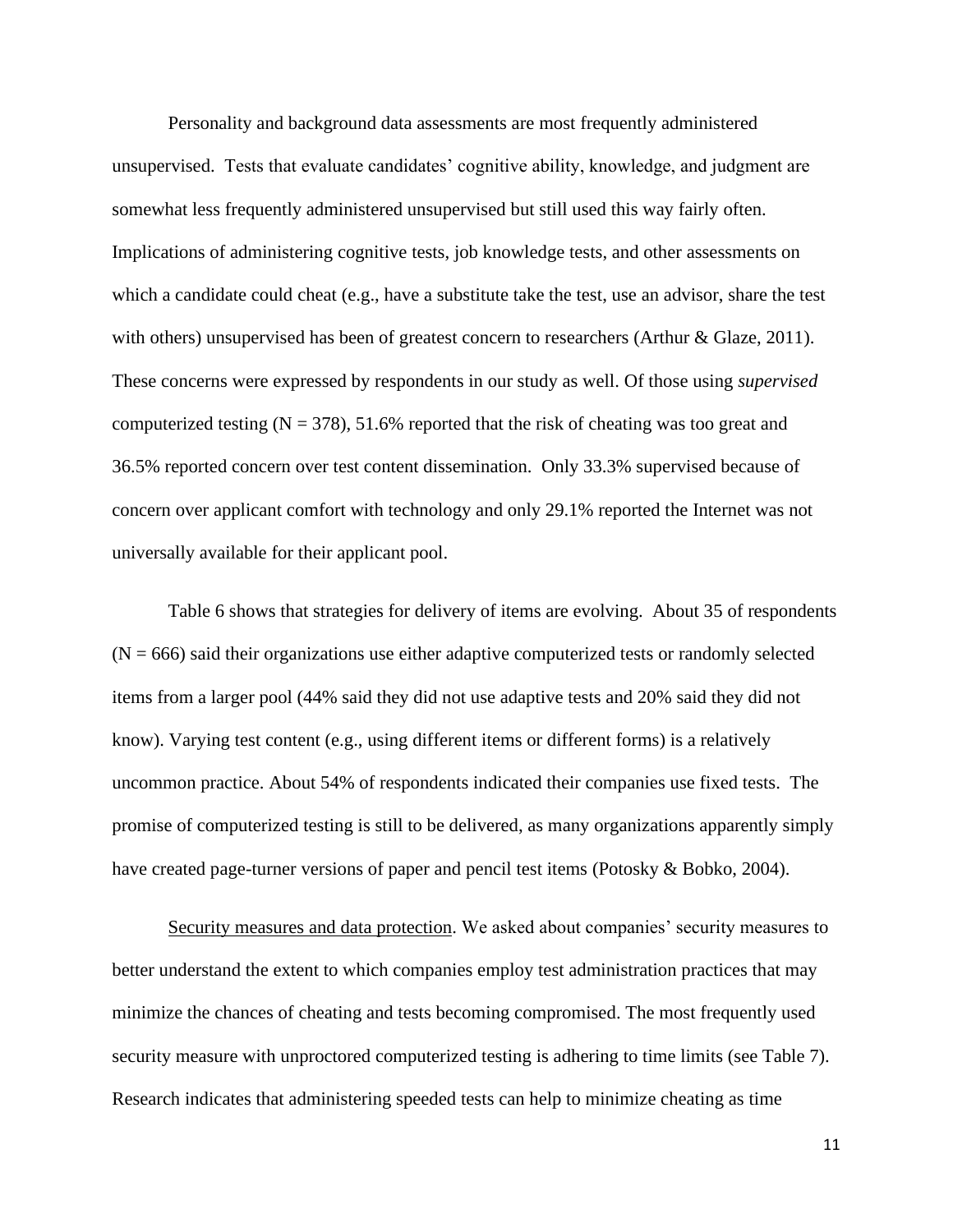constraints limit opportunities for these behaviors (Arthur, Glaze, Villado, & Taylor, 2010). A substantial number of respondents (40%) also indicated that their companies use warnings, which have likewise been recommended in the research literature for minimizing intentional distortion (e.g., Hough, 1998). Although testing guidelines advocate the use of verification testing (i.e., administration of a proctored confirmation test to those initially assessed remotely to detect cheating; Naglieri et al., 2004; ITC, 2006), fewer than 20% of respondents indicated using verification testing; however, many companies may be using tests such as personality measures, where verification makes less sense. Finally, consistent with Arthur et al.'s (2010) recent observation, few companies seem to be using technological innovations for monitoring candidates (e.g., webcams, keystroke analyses). Of the technological tools we asked about, preventing backtracking and other computer applications from running were the most commonly used.

In addition to asking about security measures specific for unproctored computerized testing, we asked about security measures for paper and pencil testing as well as for supervised computerized testing. As Tables 8 and 9 indicate, the most frequently used security measure for both paper and pencil testing and supervised computerized testing is following test procedures and adhering to time limits for tests. Companies using paper and pencil tests seem least concerned with test materials going missing (only 31% count and keep track of test materials). In summary, Drasgow et al.'s (2009) assertion that test security is not necessarily strong for paper and pencil testing is supported by the survey results.

Approximately half of the respondents believe that somewhere between 1 and 20% of applicants cheat or misrepresent themselves on their organizations' tests, regardless of the test format (paper and pencil, supervised computerized, unsupervised computerized; see Table 10).

12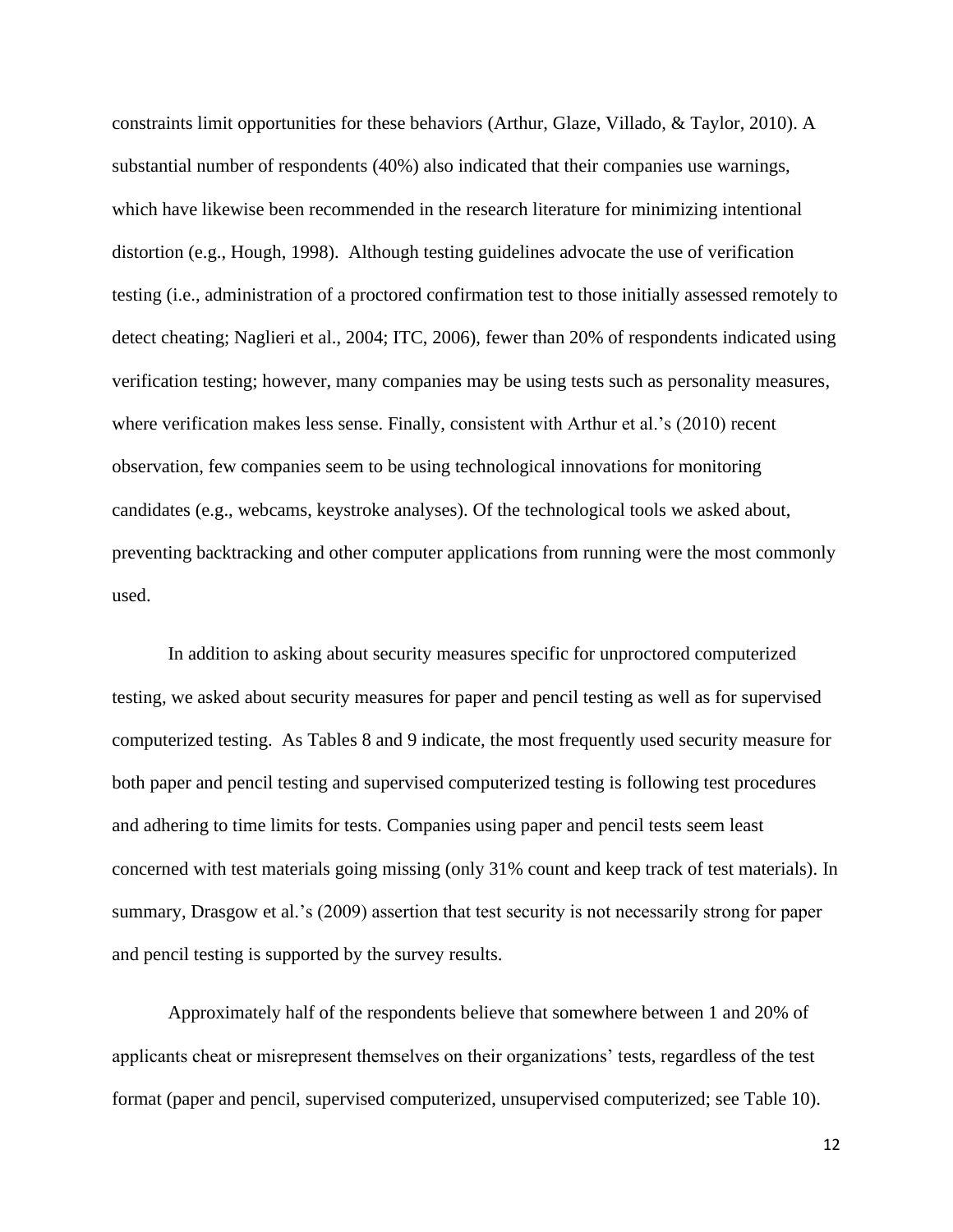As Arthur and Glaze (2011) noted, the expectation is not that there is no cheating in proctored settings but that rates may increase in unproctored settings. Unsupervised computerized tests were associated with the highest uncertainty among respondents about the amount of cheating that happens, and this format is seen as presenting most risk (only 9.3% of respondents thought applicants could not cheat).

Among those choosing to use unproctored computer tests, the risk that applicants may cheat and the uncertainty regarding the extent to which they actually do apparently does not outweigh the efficiency gained by administering computerized tests in an unsupervised setting (recall that efficiency considerations were the top drivers of the decision to adopt this method of testing). The majority of respondents were willing to tolerate up to 20% of applicants cheating on an unsupervised computerized test (71.9% would not stop using the test for selection). Cheating on UITs may not be quite that high, however. For example, Arthur et al. (2009) estimate 7.7% of their sample cheated on a cognitive ability unproctored computerized test.

Interestingly, respondents actually indicated similar attitudes about cheating regardless of method of test administration. The majority of respondents were also willing to tolerate up to 20% of applicants cheating on a paper and pencil test (67.4% would not stop using) or a supervised computerized test (76.8% would not stop using) (compare to percentages cited above for unproctored computerized tests). However, Arthur and Glaze (2011) note, the real concern is not with the number of cheaters but with their distributional placement and relation to cut scores. That is, it matters less what total percent cheat and more what percentage of cheaters receive a passing score when they would not have otherwise or who end up ranking higher than honest test takers who they would not otherwise have surpassed. Further, the majority of respondents said that their organizations either never or very rarely had to disqualify applicants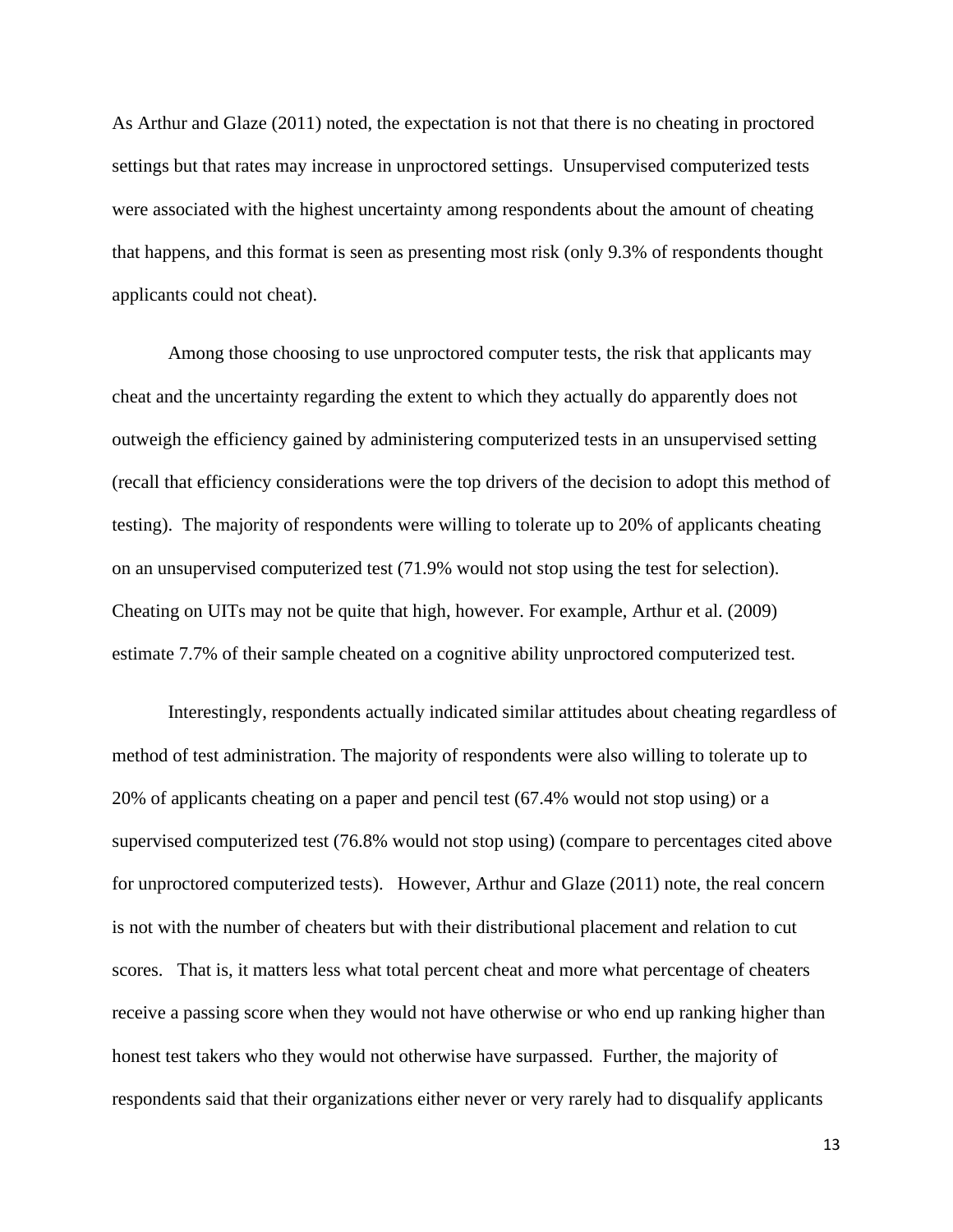for cheating on paper and pencil tests (85%), supervised computerized tests (90%), or unsupervised computerized tests (93%).

The most common data protection strategy was allowing only relevant staff to access test data (93.1%;  $N = 664-729$ ). Other strategies were to use firewalls and password protections (81.7%), to have physical security where data is stored (66.2%), to have regular data backups (65.8%), to ensure data is protected in electronic transit (e.g., by encryptions; 55.0%), and to have disaster recovery plans in place (37.8%). Respondents also seemed to be relatively less familiar with certain data protection strategies. For example, about 43% of respondents were not aware of whether their organizations have disaster recovery plans. This overall lack of attention to data protection is disconcerting, particularly given the European Union Privacy Directive (1998) and the US Safe Harbor Provisions (2000), which attempt to set guidelines for the protection of personal data and test data (Reynolds & Dickter, 2010).

### *Test policies and practices*

Researchers have been interested in the effects of test feedback (or lack thereof) on applicant perceptions (see London & McFarland, 2010 for summary of research). About half of the respondents  $(51.3\%; N = 745)$  said their companies almost always or always provide applicants with feedback on test results. A minority (8.7%) of respondents indicated that their companies never provide feedback to applicants on test results. About 65% of respondents ( $N =$ 676) indicated that their companies explain to applicants how to interpret a test score and 50.7% at least provide applicants with their test scores, while 45.9% provide pass/fail feedback. Letting applicants know how they did relative to others is relatively uncommon (23.7%) as is providing other normative score information (33.1%). The most common reason for not providing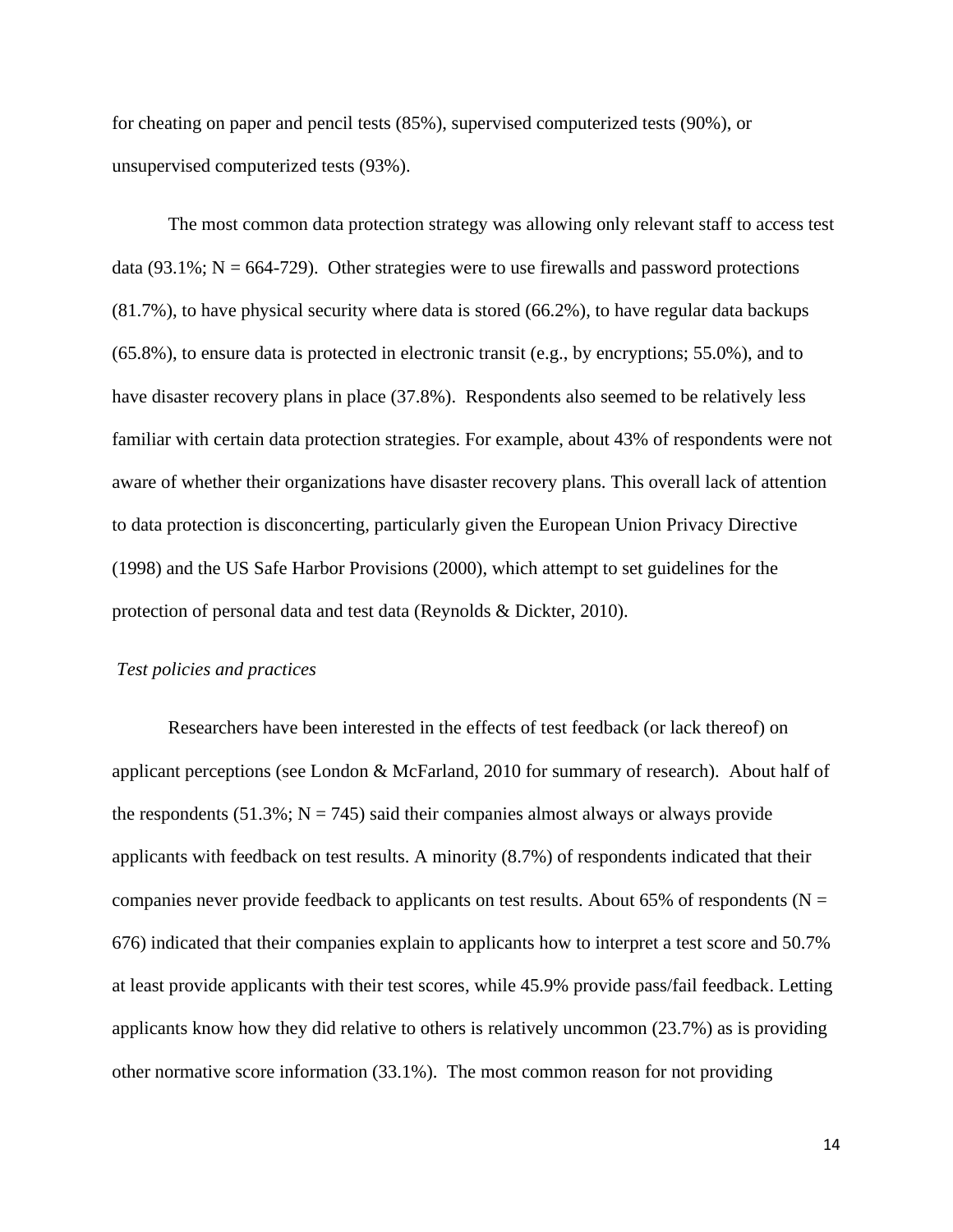feedback ( $N = 59$ ) to applicants is time constraints (20.3%), followed by lack of benefit to the organization (18.6%) and concerns about legal liabilities (18.6%). Cost is typically not a factor (5.1%). Applicant complaints about not getting timely feedback are common (Gilliland, 1995) so one question is how quickly applicants receive this feedback. Another factor behind applicant concerns is that they may be desiring more specific feedback than is typically provided. Also, complaints about lack of feedback may be related more to interviewing than testing processes.

Retake policies have also been a focus of considerable research (Hausknecht, Halpert, DiPaolo, Moriarty, & Gerrard, 2007; Lievens, Buyse, & Sackett, 2005; Schleicher, van Iddekinge, Morgeson, & Campion, 2010), with studies indicating score increase upon retesting, which may affect validity in some cases. Surprisingly, 77% of respondents ( $N = 739$ ) said their companies do not allow job applicants to retake assessments if they initially failed or were not hired. It may be that respondents interpreted our question to be about immediate retests rather than retesting after a set interval, which is part of many testing policies. Applicants are most often allowed to retake cognitive ability tests  $(58.2\%; N = 92)$ . Retesting is rare for integrity tests and interest assessments (less than 15% allow;  $N = 22$ ). When companies allow retesting, applicants are more likely to take the same exact test than a different version of the test for assessments of background data, interests, personality, and situational judgment. Applicants are more likely to take a different version of the test than the same exact test for assessments of cognitive ability, integrity, and language capability. Applicants are about equally likely to take the same exact test and a different version of the test for job knowledge and simulation tests. While one can appreciate cost concerns of alternate forms (see for example Lievens & Sackett, 2007 on SJT alternate form development), fielding only one version has test security risks. Note,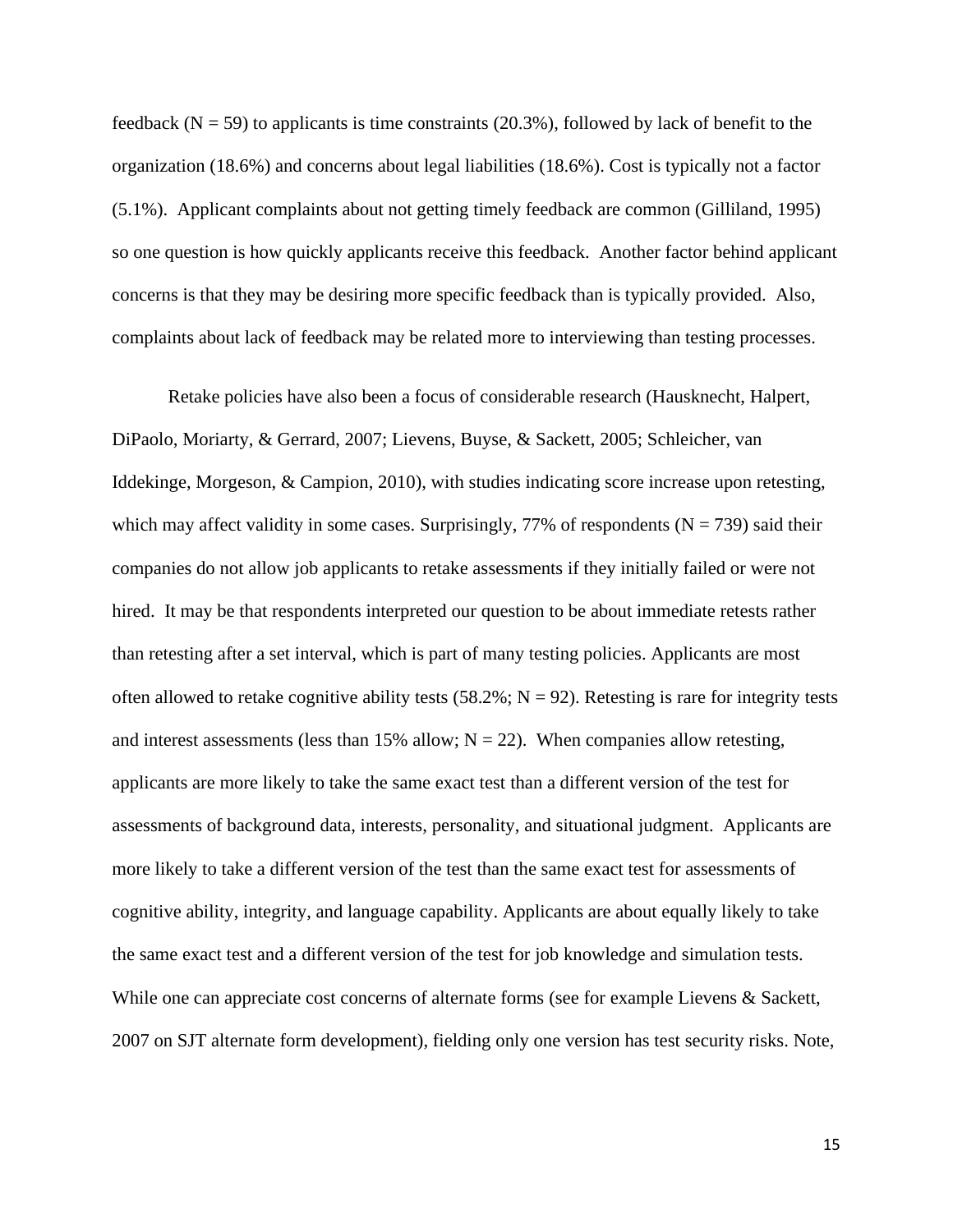though, that few respondents actually answered the question about retesting opportunities (Ns from 17-81).

The majority (66%) of respondents ( $N = 759$ ) said their organizations do not administer tests globally. The majority (71%) of respondents whose organizations do administer tests globally  $(N = 250)$  said they test in more than one language. It is typical for multinational testing practices ( $N = 247$ ) to either be the same across countries (39.7%) or to include a combination of custom and standardized processes (39.3%), rather than use different processes across countries (21.1%). Most companies (62.2%) that administer tests in multiple languages let their assessment vendors handle matters pertaining to translation; indeed, in forecasting the future of selection Ryan and Ployhart (in press) noted that the trend for outsourcing of selection tool development and research is likely to continue to grow. Table 11 details other practices when testing across languages; it is clear that not all recommended practices are being followed (International Test Commission, 2006).

Finally, we asked respondents about how they evaluated the effectiveness of testing programs. As Table 12 indicates, the most frequently monitored metric is job performance of those hired (70.6%). ROI for tests is calculated relatively infrequently (19.2%). Note that "monitoring" a metric does not necessarily mean that organizations are engaged in ongoing, rigorous validation studies.

### *Research Implications*

Throughout this chapter we have noted some of the practical implications of our findings, but there are also important implications for selection researchers, First, in relation to the practical implications, is the need for research on methods of "messaging" assessment practices so that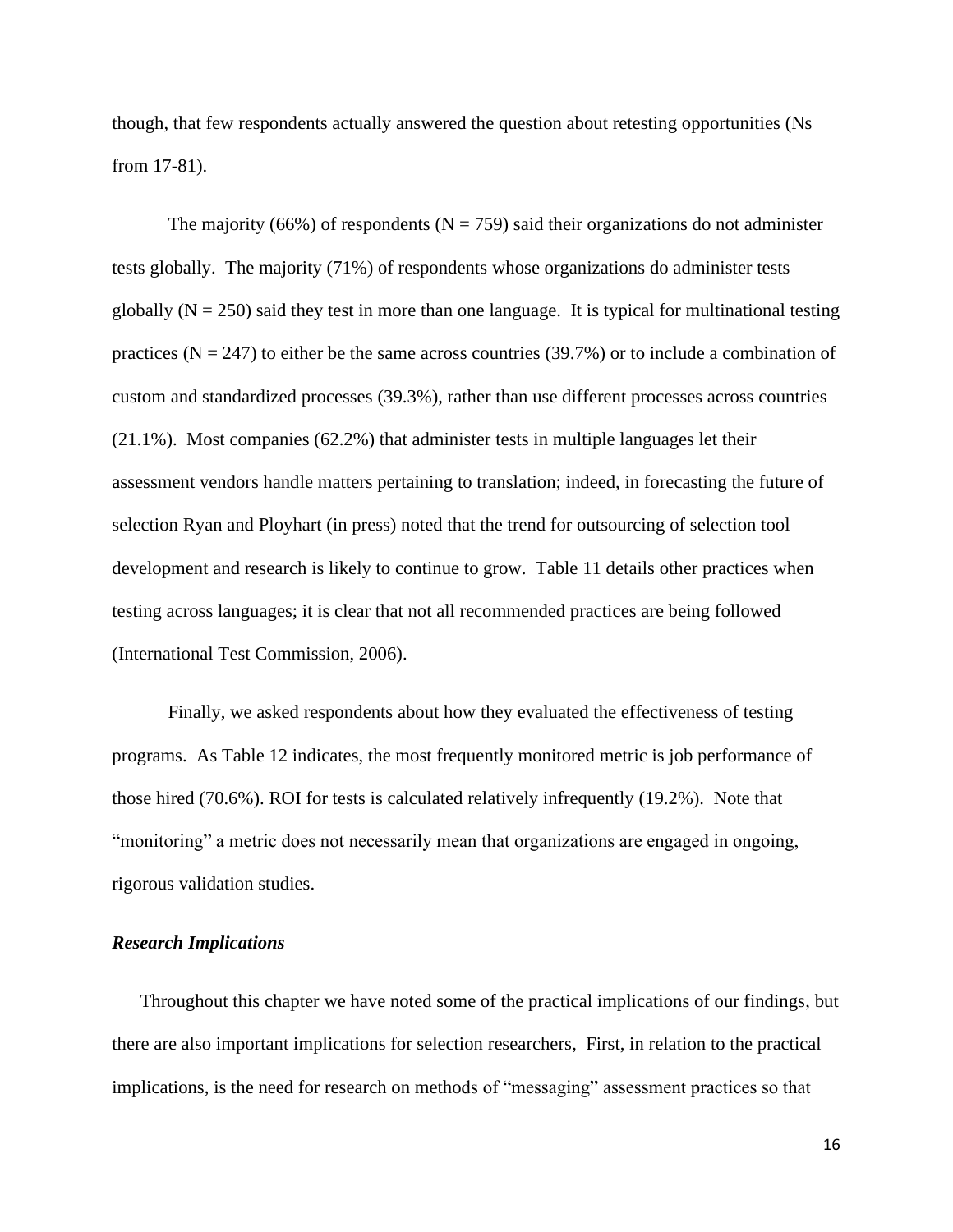they are more likely to be adopted. As noted earlier, researchers like Boudreau (2012) have suggested we retool in terms of how we try to communicate concepts like utility; further research in this area can only be helpful. The challenge for selection experts is how to improve the communication of this information so that it is readily available on a global basis to interested HR practitioners and managers and that it is in a format that is easily understood and used.

Second, research on the adoption of innovation and technology has been applied to some extent to selection contexts (Konig et al., 2010), but there is ample room for further theoretical development in this regard. Third, the security methods examined here were chosen based on what is considered good practice, but research as to the usefulness and effectiveness of their employment in deterring cheating is still limited.

Finally, in this paper we report findings on assessment use from a global sample. Research to tease apart what factors affect adoption, such as legal environment, unionization, country economic conditions, educational systems, etc… has not been particularly systematic, largely due to the challenges in obtaining adequate samples from different countries. It may behoove researchers to form consortia and to focus efforts on specific factors that vary globally as considerations in sampling so as to better design studies that can adequately test the role of these factors in selection practice adoption.

### *Limitations*

As with any effort, this survey was not without limitations. As noted earlier, we were challenged to identify appropriate respondents (HR managers and executives with responsibilities for selection programs), particularly in certain countries. This led us to use professional associations and web groups as a primary means of sourcing respondents, and made

17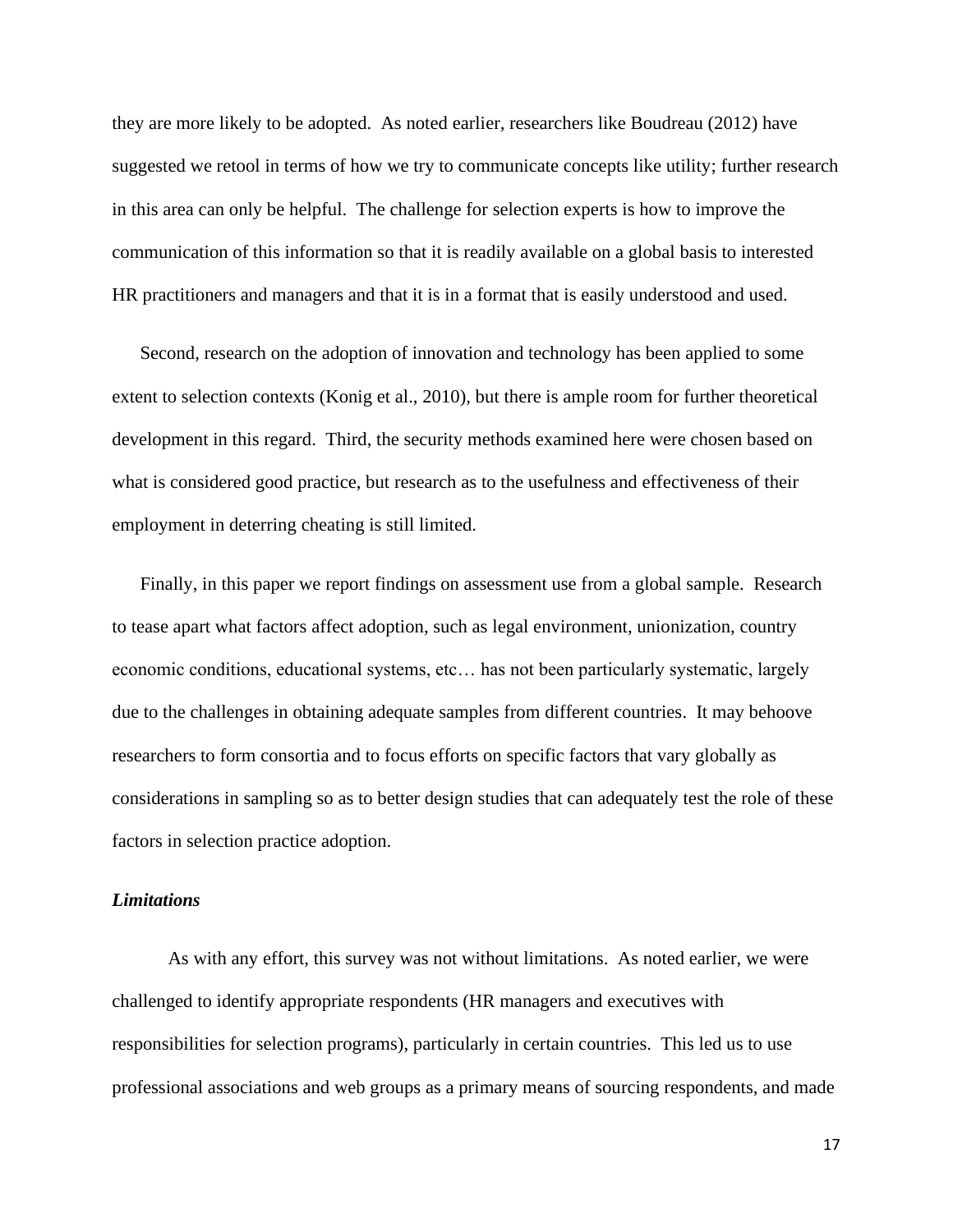response rates incalculable (i.e., we did not have access to total numbers of members, or total number of views of web pages). Further, those who do not test may be less likely to respond to such a survey. We were not able to access multiple respondents per organization to provide us with reliability information, although most questions were designed to be objective. Collecting data globally also presents challenges in that we did not have access to associations or contacts in certain locations, and we only possessed resources to have professional translations in 15 languages.

### *Summary Recommendations*

Based on the findings of this survey, we see a number of directions for organizational psychology research and practice:

- 1) Reasons for using or not using testing were tied to the value of testing, suggesting that continued work to document and especially to communicate the value of testing should be a focus of research and practice efforts. In particular, enhanced communication regarding the incremental validity of testing may be important to adoption decisions.
- 2) Companies have taken advantage of the availability of technology to move away from using a paper and pencil format for most types of tests. However, most do not seem to be using the capabilities provided by recent technological advancements to the extent possible, in that less than half of respondents indicated using various elements made feasible by computerized tests (e.g., video/multimedia, avatars, adaptive testing). Researchers and practitioners can focus efforts on enhancing these technological advances and promoting greater use.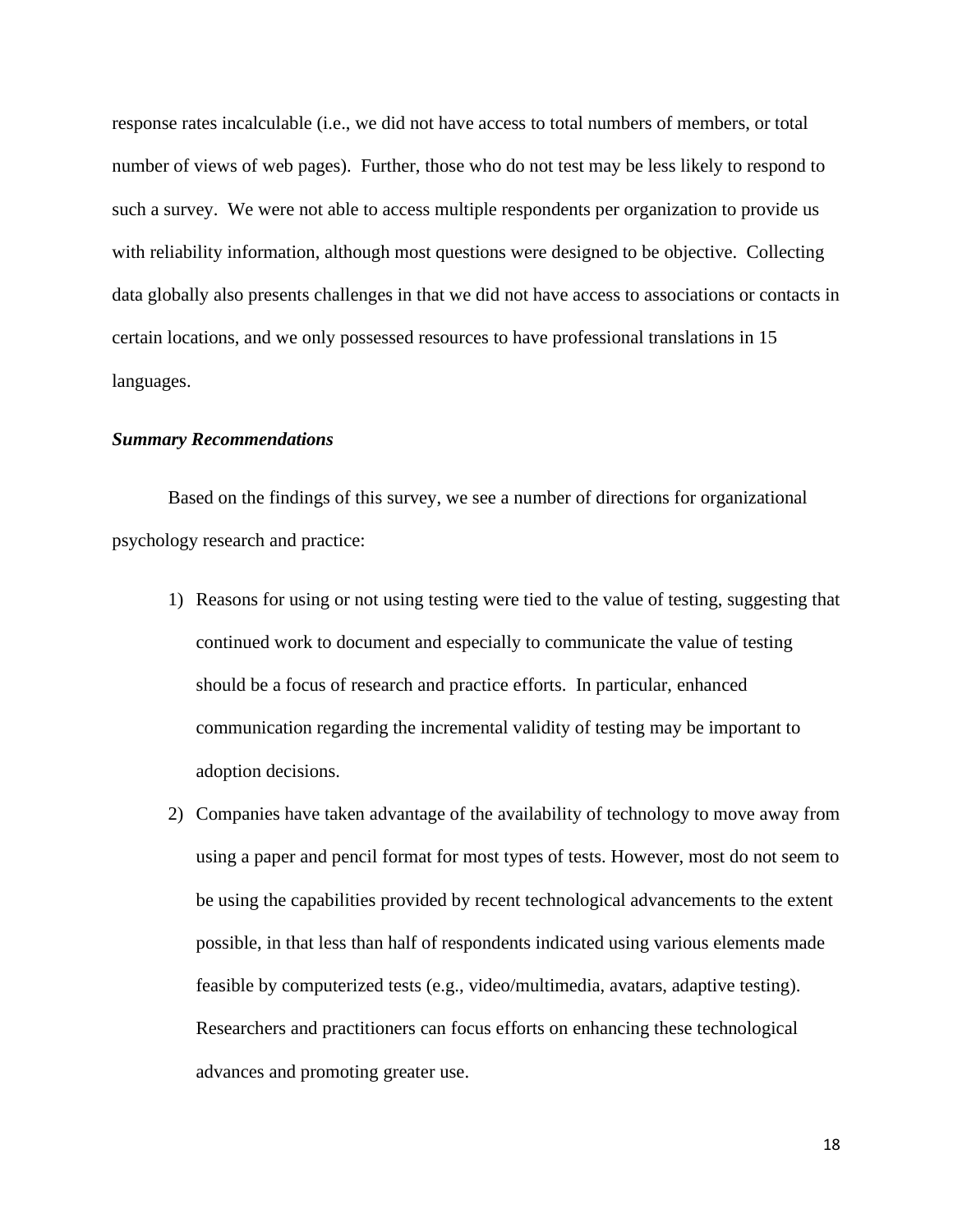- 3) Test security practices do not seem to be widely or fully employed for paper and pencil or supervised computerized testing let alone for unproctored computerized tests. The value of a selection system can be completely degraded by poor security so attention by practitioners to communicating the importance of security and data protection, as well as attention to means of making security measures easy to implement may help. Development of alternate forms in cases where adaptive pools are not in use should also be a focus given retesting policies. Note that this lack of attention to security may be due to beliefs that not many individuals cheat, willingness to tolerate a certain rate of cheating, and the rarity of detecting cheaters.
- 4) Global testing programs are likely to increase given the globalization of business, suggesting a need for greater attention to international testing standards. Many of the advocated practices for using testing worldwide did not appear to be followed.
- 5) Organizations increasingly track metrics that may be used to evaluate selection systems; further work to establish high quality evaluation programs may even further support the value of test use in selection.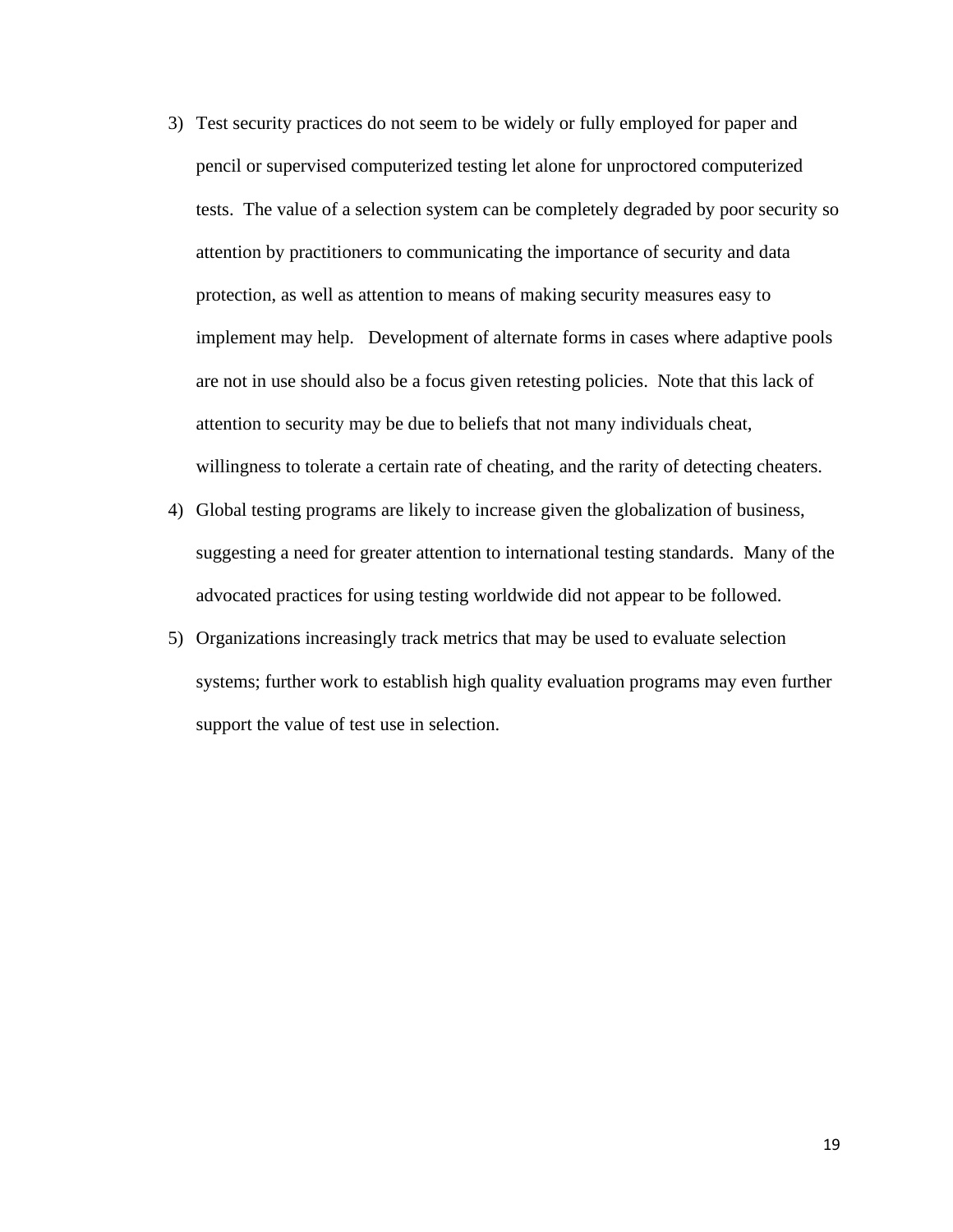#### References

- Arthur, W., & Glaze, R. M. (2011). Cheating and response distortion on remotely delivered assessments. In N.T. Tippins & S. Adler (Eds.). *Technology-enhanced assessment of talent* (pp. 99-152) San Francisco: Jossey-Bass.
- Arthur, W., Glaze, R. M., Villado, A.J., & Taylor, J. E. (2009). Unproctored internet-based tests of cognitive ability and personality: Magnitude of cheating and response distortion. *Industrial and Organizational Psychology: Perspectives on Science and Practice, 2*, 39- 45.
- Arthur, W., Glaze, R.M., Villado, A.J., &Taylor, J.E. (2010). The magnitude and extent of cheating and response distortion effects on unproctored internet-based tests of cognitive ability and personality. *International Journal of Selection and Assessment, 18*, 1-16.
- Bauer, T. N., Maertz, C. P., Dolen, M. R., & Campion, M. A. (1998). Longitudinal assessment of applicant reactions to employment testing and test outcome feedback. *Journal of Applied Psychology, 83*, 892-903.
- Berry, C. M., Sackett, P. R., & Landers, R. N. (2007). Revisiting interview-cognitive ability relationships: Attending to specific range restriction mechanisms in meta-analysis. *Personnel Psychology, 60*, 837-874.
- Boudreau, J. W. (2012). "Retooling" Evidence-Based Staffing: Extending the Validation Paradigm Using Management Mental Models. In N. Schmitt (Ed.), *The Oxford handbook of personnel assessment and selection* (pp. 793-813). New York: Oxford University Press, Inc.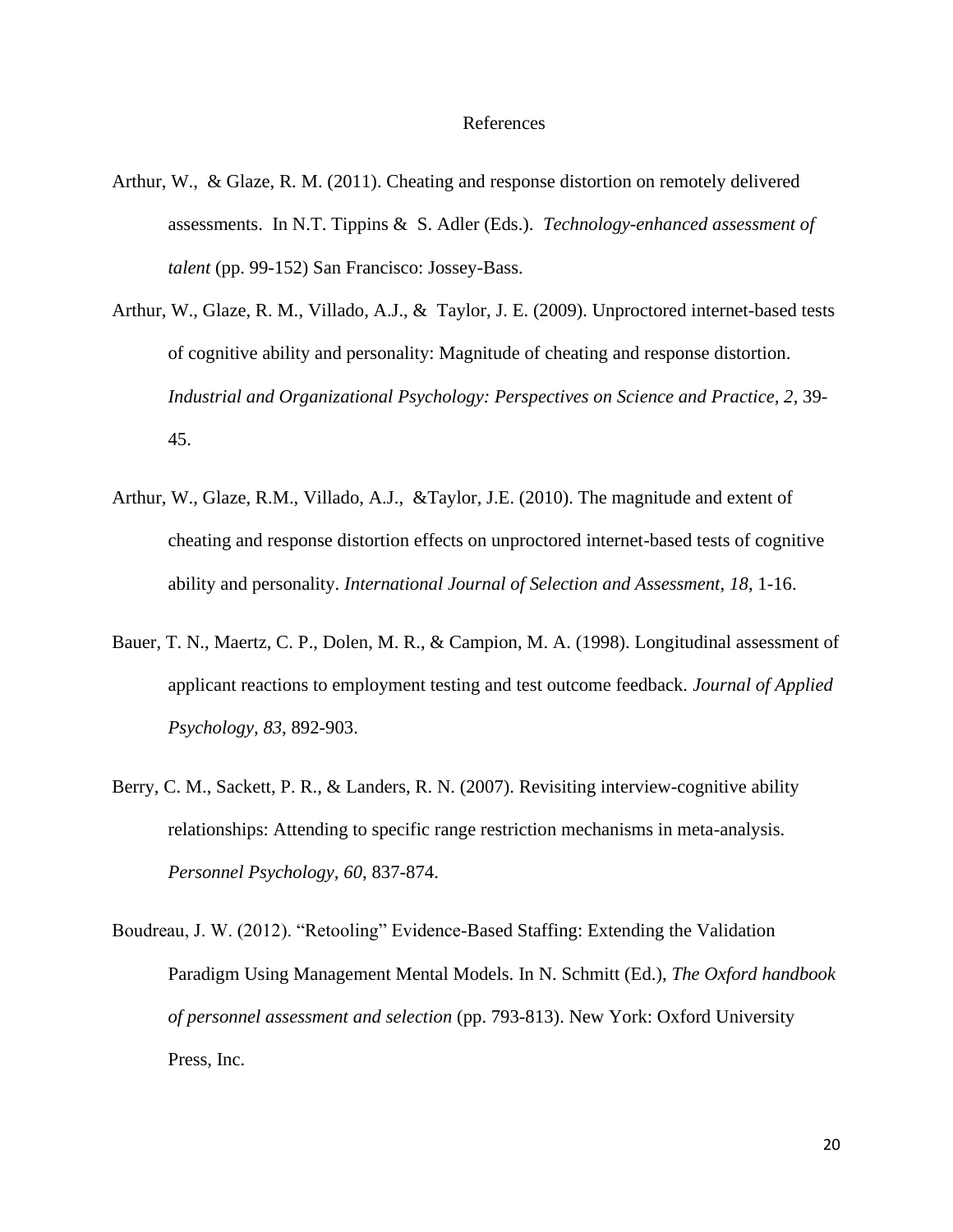- Conway, J. M., Jako, R. A., & Goodman, D. F. (1995). A meta-analysis of interrater and internal consistency reliability of selection interviews. *Journal of Applied Psychology, 80*(5), 565-579
- Drasgow, F., Nye, C. D., Guo, J., & Tay, L. (2009). Cheating on proctored tests: The other side of the unproctored debate. *Industrial and Organizational Psychology: Perspectives on Science and Practice, 2(1),* 46-48.
- European Commission. (1995, Nov. 23). European Privacy Directive (EU Directive 95/46/EC). *Official Journal of the European Communities*, No L. 28.
- Gilliland, S. W. (1995). Fairness from the applicant's perspective: Reactions to employee selection procedures. *International Journal of Selection and Assessment, 3*(1), 11-19
- Hausknecht, J. P., Halpert, J. A., Di Paolo, N.T., Moriarty, N.T., & Gerrard, M. O. (2007). Retesting in selection: A meta-analysis of practice effects for tests of cognitive ability. *Journal of Applied Psychology, 92*(2), 373-385
- Highhouse, S. (2008). Stubborn reliance on intuition and subjectivity in employee selection. *Industrial and Organizational Psychology: Perspectives on Science and Practice, 1(3)*, 333-342.
- Hough, L. M. (1998). Effects of intentional distortion in personality measurement and evaluation of suggested palliative. *Human Performance, 11*, 209-244.
- House, R. J., Hanges, P. J., Javidan, M., Dorfman, P.W., & Gupta, V. (2004). *Culture, leadership, and organizations: The GLOBE study of 62 societies*. Thousand Oaks, CA: Sage.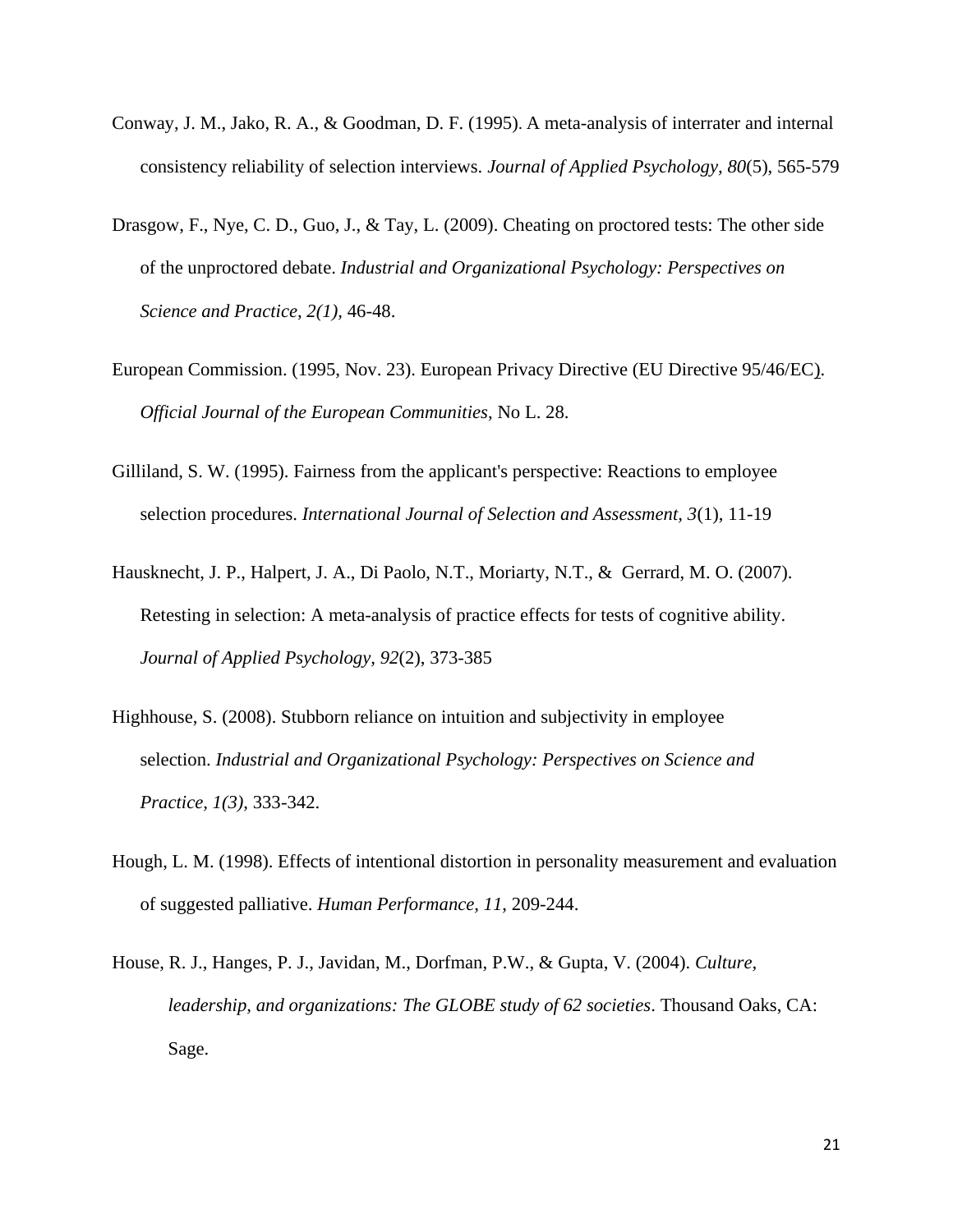- Huffcutt, A. I., Conway, J. M., Roth, P. L., & Stone, N. J. (2001). Identification and metaanalytic assessment of psychological constructs measured in employment interviews. *Journal of Applied Psychology, 86*, 897-913.
- International Test Commission (2006). International guidelines on computer-based and internetdelivered testing. *International Journal of Testing, 6* (2), 143-171
- Klehe, U.-C. (2004). Choosing how to choose: Institutional pressures affecting the adoption of personnel selection procedures. *International Journal of Selection and Assessment, 12*, 327-342.
- König, C. J., Klehe, U.-C., Berchtold M., & Kleinmann, M. (2010). Reasons for being selective when choosing personnel selection procedures. *International Journal of Selection and Assessment, 18*, 17-26.
- Lievens, F., Buyse, T., & Sackett, P. R. (2005) Retest effects in operational selection settings: Development and test of a framework. *Personnel Psychology, 58*, 981–1007.
- Lievens, F. & De Paepe, A. (2004). An empirical investigation of interviewer-related factors that discourage the use of high structure interviews. *Journal of Organizational Behavior, 25*, 29- 46.
- Lievens, F. & Sackett, P. R. (2007). Situational judgment tests in high-stakes settings: Issues and strategies with generating alternative forms. *Journal of Applied Psychology, 92*, 1043-1055.
- Lodato, M. A.,, Highhouse, S., & Brooks, M. E. (2011). Predicting professional preferences for intuition-based hiring. *Journal of Managerial Psychology, 26,* 352-365.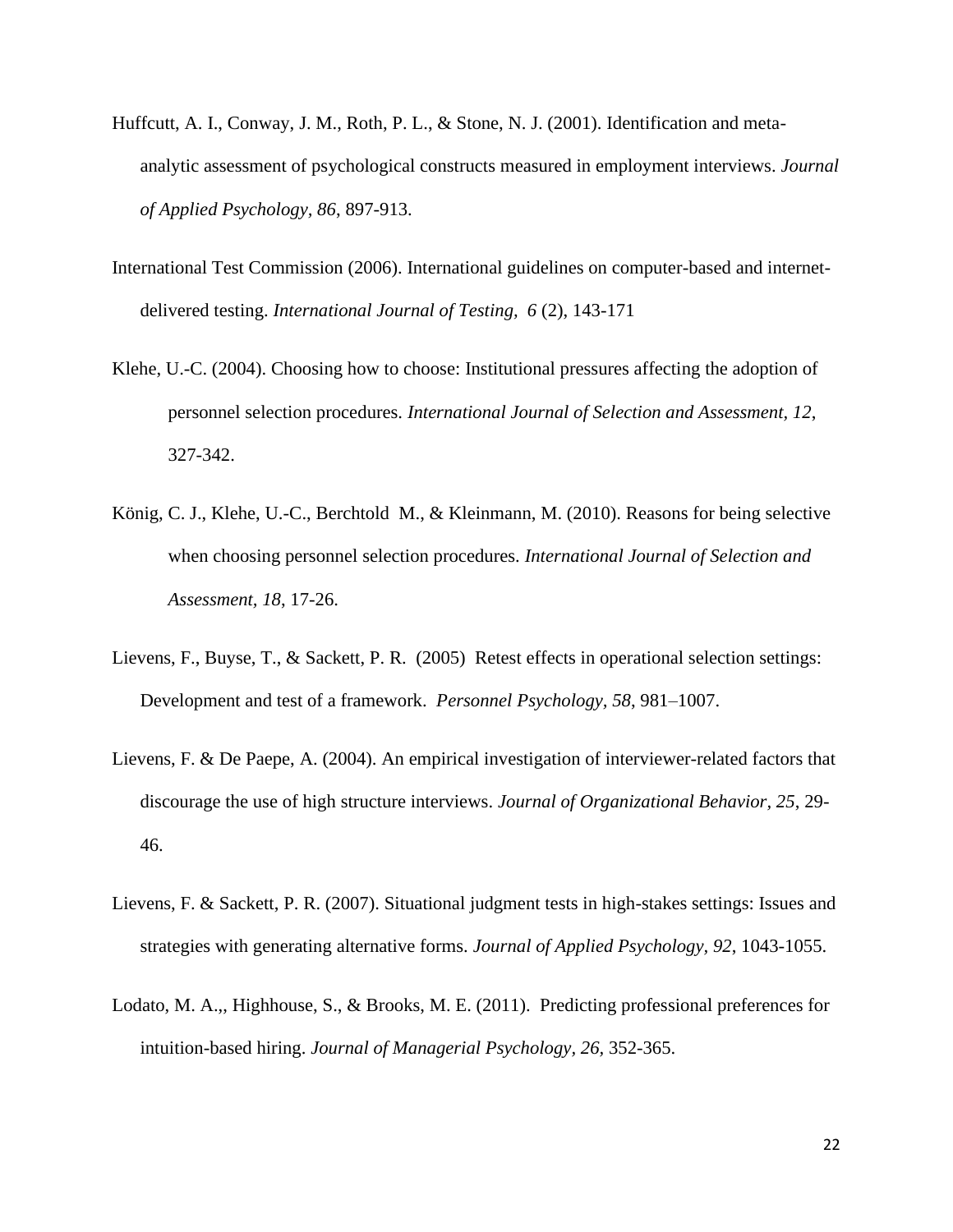- London, M., & McFarland L.A. (2010). Assessment feedback. In J.L. Farr & N.T. Tippins (Eds.). *Handbook of employee selection* (pp. 417-438). New York: Routledge
- Naglieri, J. A., Drasgow, F., Schmit, M., Handler, L., Prifitera, A., Margolis, A., et al. (2004). Psychological testing on the internet: New problems, old issues *American Psychologist*, 59(3), 150-162.
- Potosky, D., & Bobko, P. (2004). Selection testing via the Internet: Practical considerations and exploratory empirical findings. *Personnel Psychology, 57*, 1003-1034.
- Reynolds, D. H., & Dickter, D. N. (2010). Technology and employee selection. In J.L. Farr & N.T. Tippins (Eds.), *Handbook of employee selection* (pp. 171-194). New York: Routledge. Rothstein, M. G., & Goffin, R. D. (2006). The use of personality measures in personnel selection: What does current research support? *Human Resource Management Review, 16,* 155-180.
- Rothstein, M. G., & Goffin, R. D. (2006). The use of personality measures in personnel selection: What does current research support? *Human Resource Management Review, 16*(2), 155-180.
- Ryan, A. M., McFarland, L., Baron, H., & Page, R. (1999). An international look at selection practices: Nation and culture as explanations for variability in practice. *Personnel Psychology, 52*(2), 359-391.

Ryan, A. M. & Ployhart, R. E. (in press). A century of selection. *Annual Review of Psychology.*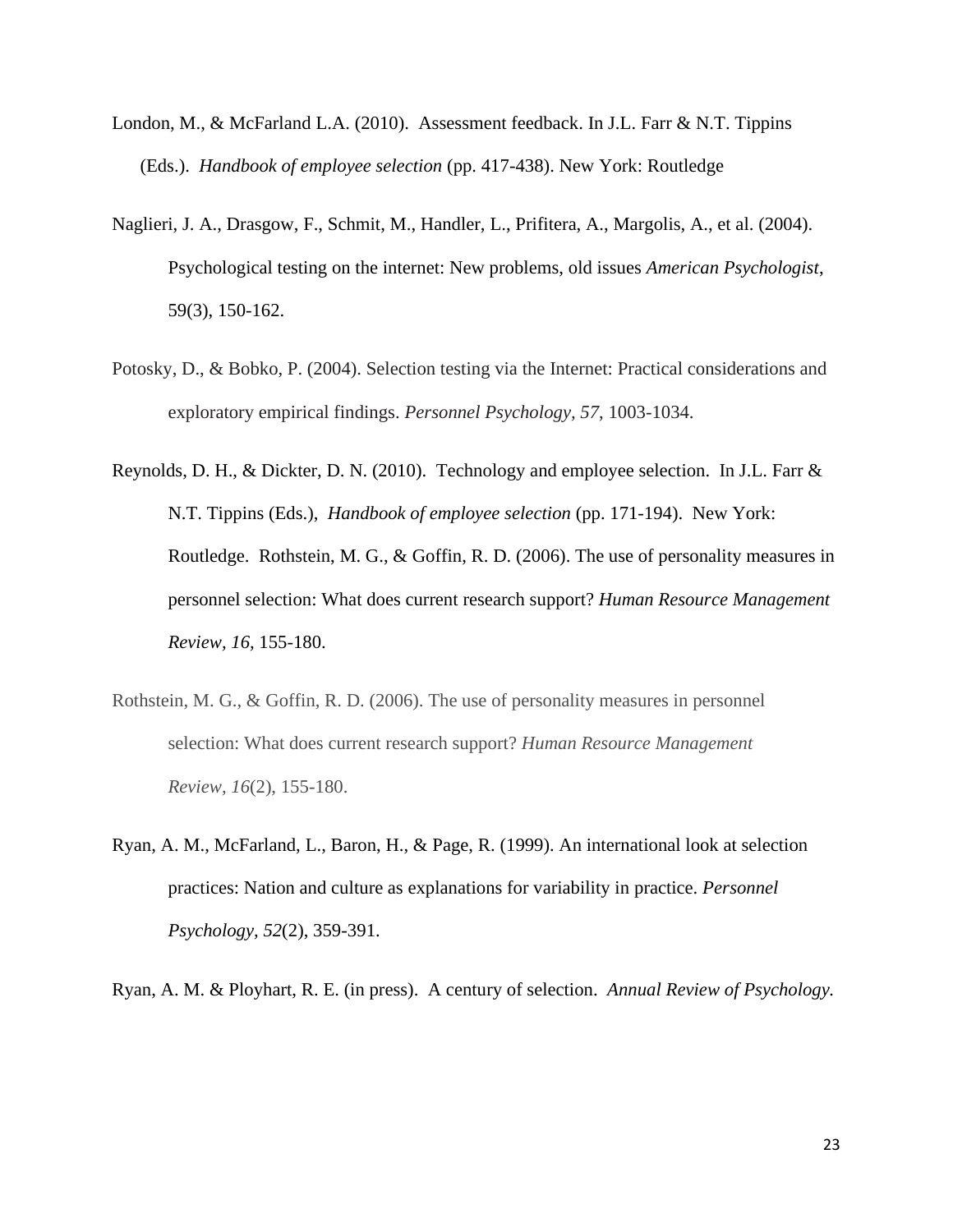- Schleicher, D. J., van Iddekinge, C. H., Morgeson, F. P., & Campion, M. A. (2010). If at first you don't succeed, try, try again: Understanding race, age, and gender differences in retesting score improvement. *Journal of Applied Psychology, 95*, 603-617.
- Scott, J. C., & Lezotte, D.V. (2012). Web-based assessments. In N. Schmitt (Ed.), *The Oxford Handbook of Personnel Assessment and Selection* (pp. 485-516). Oxford University Press.
- Terpstra, D., & Rozell, E. (1997). Why some potentially effective staffing practices are seldom used. *Public Personnel Management, 26*, 483-495.
- Tippins, N. T. (2009). Internet alternatives to traditional proctored testing: Where are we now? *Industrial and Organizational Psychology: Perspectives on Science and Practice, 2*, 2- 10.
- Tippins, N.T., Beaty, J., Drasgow, F., Gibson, W. M., Pearlman, K., Segall, D. O., & Shepherd, W. (2006). Unproctored internet testing in employment settings. *Personnel Psychology, 59*, 189-225.
- Van Iddekinge, C. H., Roth, P. L., Putka, D. J., & Lanivich, S. E. (2011). Are you interested? A meta-analysis of relations between vocational interests and employee performance and turnover. *Journal of Applied Psychology, 96*(6), 1167-1194.
- Whetzel, D. L., McDaniel, M. A., & Pollack, J. M. (2012). Work Simulations. In M. A. Wilson, W. Bennett, S. G. Gibson, & G. M. Alliger (Eds.), *The handbook of work analysis: Methods, systems, applications and science of work measurement in organizations* (pp. 401–418). New York: Routledge.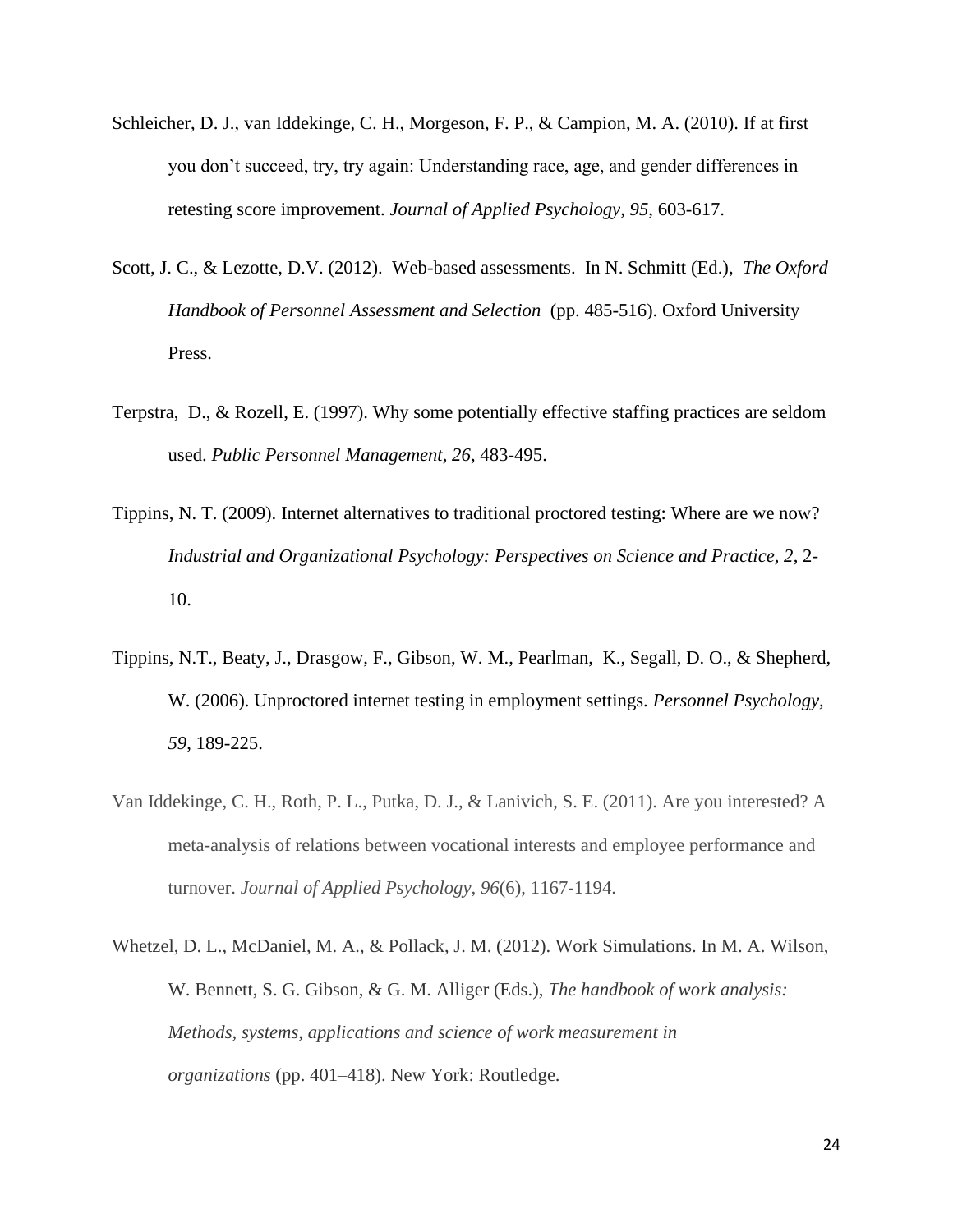Wilk, S. L., & Cappelli, P. (2003). Understanding the determinants of employer use of selection methods. *Personnel Psychology, 56*, 103-124.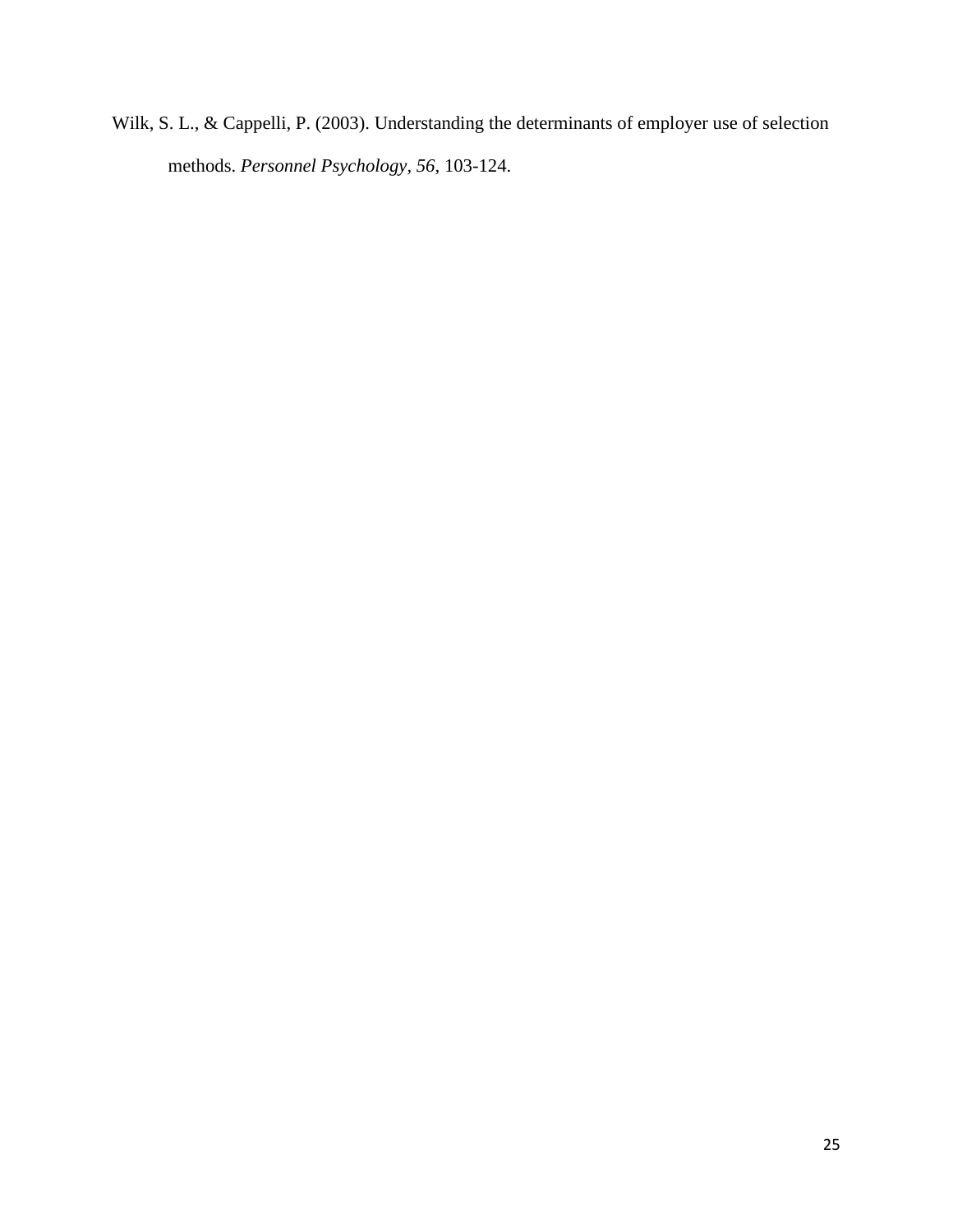# Table 1: Reasons for not using tests

|                                                                                    | Percentage of |
|------------------------------------------------------------------------------------|---------------|
|                                                                                    | respondents   |
| Prefer own methods of testing (e.g., interviewing, résumé or CV sifting)           | 60.4%         |
| Too expensive                                                                      | 37.7%         |
| Too uncommon a practice for this type of job                                       | 30.3%         |
| Inability to obtain internal buy-in or support to use testing                      | 30.3%         |
| Unable to effectively implement (e.g., lack technology or personnel to administer) | 28.4%         |
| Unaware of tests that would assess what we are looking for                         | 27.0%         |
| Not enough candidates to justify cost                                              | 26.8%         |
| Adds too much to total time-to-hire                                                | 25.1%         |
| Unable to calculate ROI of using tests                                             | 23.5%         |
| Too uncommon a practice in locations where we hire                                 | 19.9%         |
| Overlaps too much with other methods of assessing candidates                       | 15.0%         |
| Prior negative experiences with testing                                            | 13.4%         |
| Applicants can cheat or fake answers too easily                                    | 11.7%         |
| Poses too great a legal risk to use                                                | 10.4%         |
| Insufficient support/training from vendor/provider                                 | 5.2%          |
| Other                                                                              | 18.3%         |

 $Respondents = 366$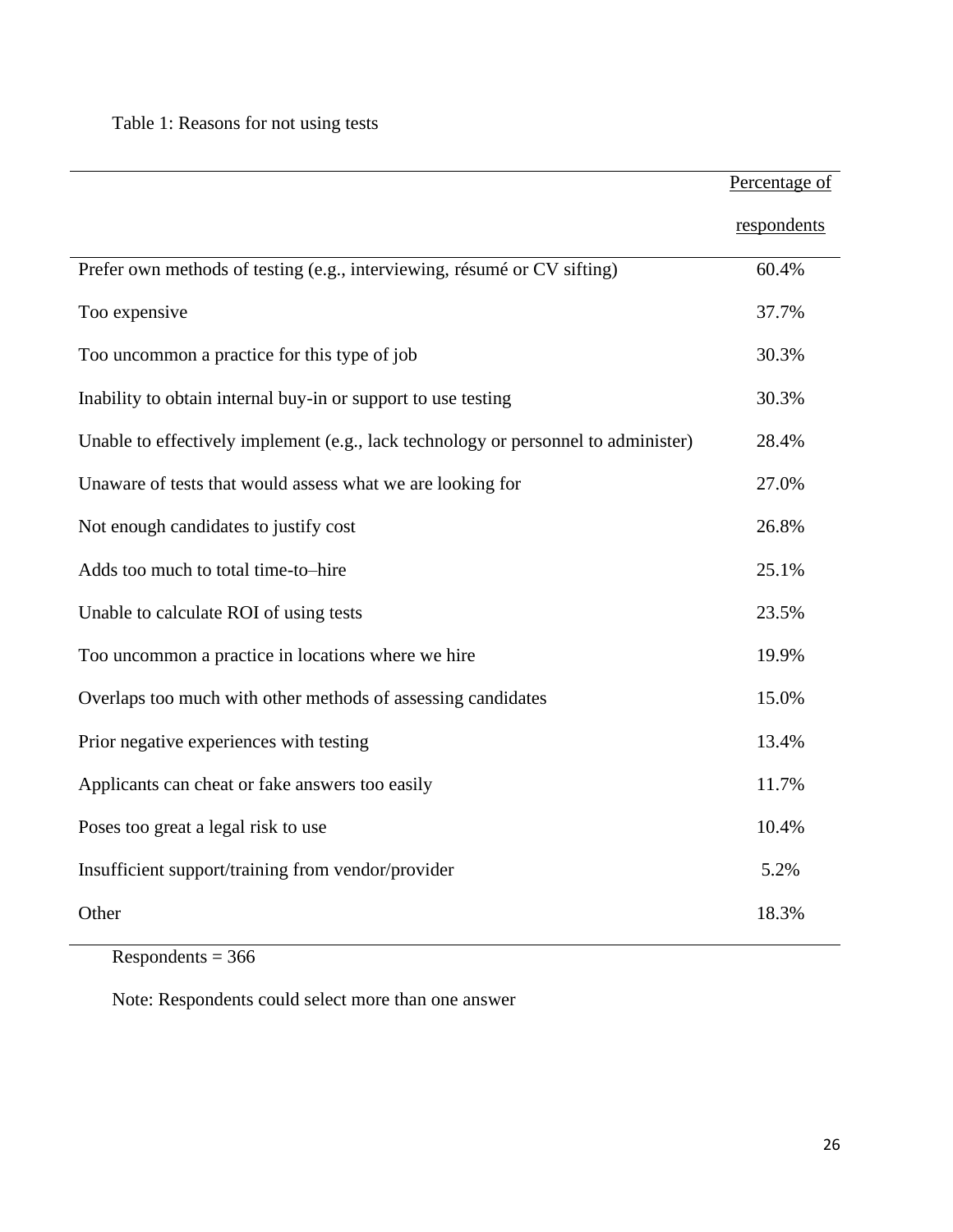|                                            | Very important |
|--------------------------------------------|----------------|
| Validity/effectiveness                     | 82.9%          |
| Fairness                                   | 67.9%          |
| Perceived value                            | 61.7%          |
| Ease of use by organization                | 55.5%          |
| Prior positive experience                  | 54.5%          |
| Ease of use by applicants                  | 34.5%          |
| Ability to reduce applicant pool           | 32.6%          |
| To reduce time required of hiring managers | 31.4%          |
| To reduce time to hire                     | 30.4%          |
| Reinforces employer brand                  | 24.8%          |
| Legal/political considerations             | 21.9%          |
| To reduce time required of applicants      | 17.9%          |

Table 2: Factors influencing decisions to test

 $Respondents = 725-738$ 

Note: Respondents rated different reasons on importance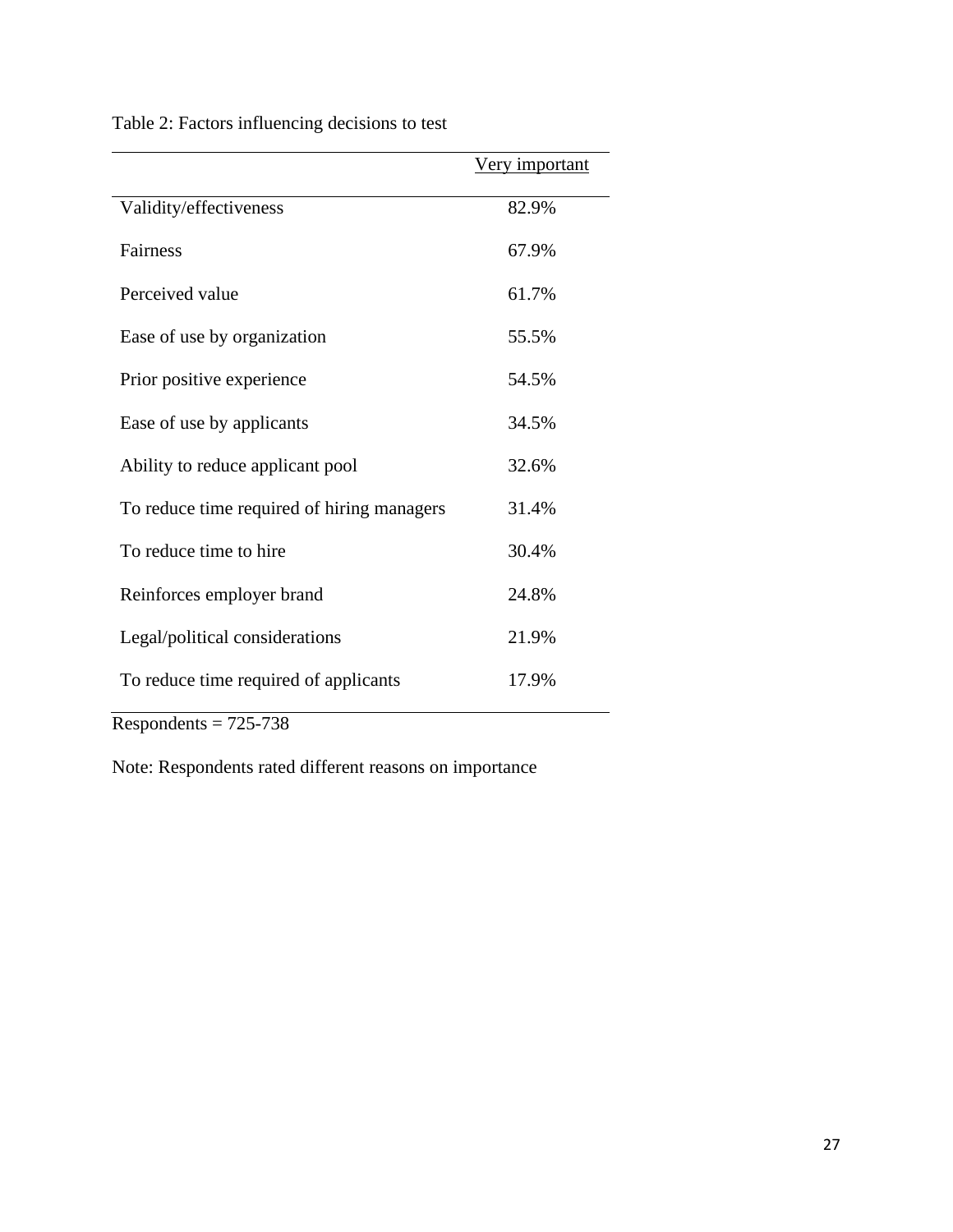|  | Table 3: Characteristics assessed by tests |  |  |  |
|--|--------------------------------------------|--|--|--|
|--|--------------------------------------------|--|--|--|

|                                                                  | Percentage                |
|------------------------------------------------------------------|---------------------------|
|                                                                  | $\underline{\mathrm{of}}$ |
|                                                                  | respondents               |
| Personality (e.g., conscientiousness, adaptability, work styles) | 84.5%                     |
| Abilities (e.g., math, verbal, language)                         | 81.6%                     |
| Leadership competencies                                          | 65.3%                     |
| Social skills (e.g., interpersonal skill, social perceptiveness) | 59.6%                     |
| Motivation (e.g., achievement orientation)                       | 57.7%                     |
| Administrative skills (e.g., planning, organizing)               | 53.8%                     |
| Knowledge (e.g., job specific technical knowledge)               | 51.8%                     |
| Work values (e.g., autonomy)                                     | 48.9%                     |
| Experience (e.g., background)                                    | 22.5%                     |
| Interests                                                        | 18.9%                     |
| Other                                                            | 5.6%                      |

 $Respondents = 755$ Note: Respondents could select more than one answer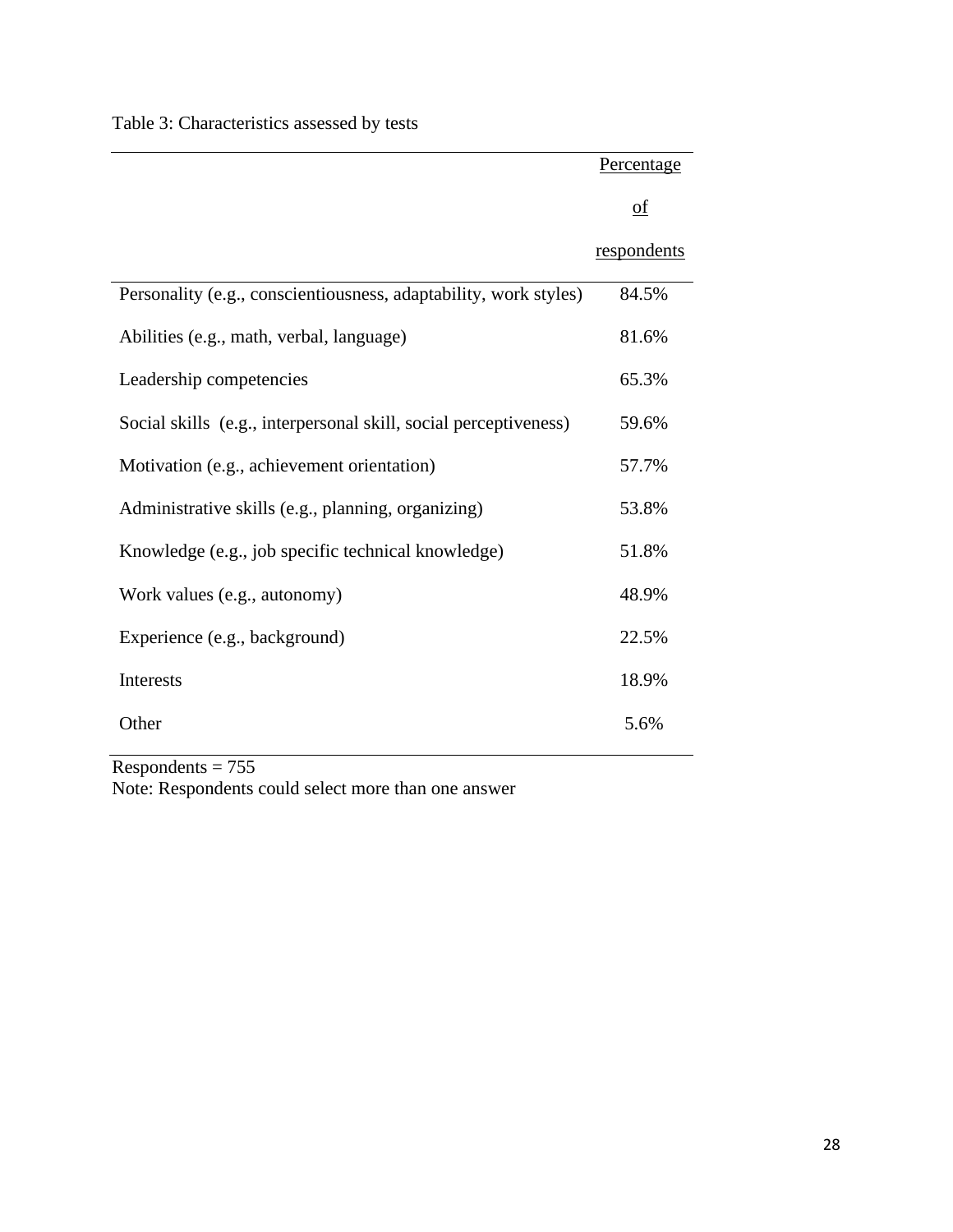Table 4: Elements used in computerized testing

|                                              | Already use | Intend to use |
|----------------------------------------------|-------------|---------------|
|                                              |             |               |
| Drag-and-drop items                          | 46.3%       | 32.2%         |
| Video/multimedia in test item content        | 44.2%       | 51.0%         |
|                                              |             |               |
| Video/multimedia images in test instructions | 41.7%       | 49.8%         |
| Audio                                        | 30.4%       | 31.4%         |
|                                              |             |               |
| Animation in test content                    | 26.9%       | 32.9%         |
| Interactive voice response                   | 9.9%        | 25.5%         |
|                                              |             |               |
| Avatars (computer generated visual)          |             |               |
|                                              | 8.1%        | 21.6%         |
| representation of the candidate)             |             |               |
|                                              |             |               |

 $Respondents = 283$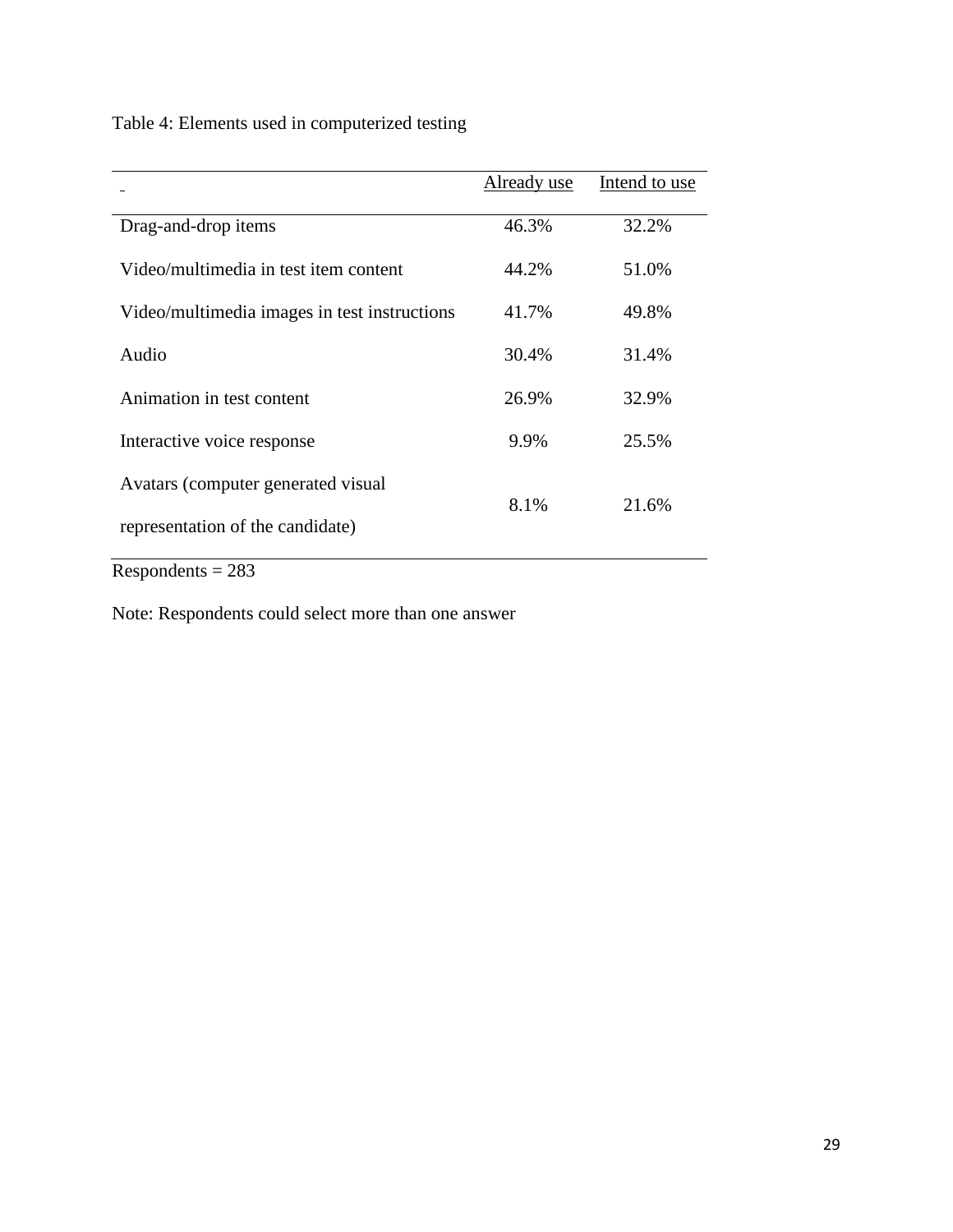Table 5: Use of unsupervised tests

|                                        | Unsupervised              | Unsupervised |
|----------------------------------------|---------------------------|--------------|
|                                        | <u>paper &amp; pencil</u> | computerized |
| Personality assessment (work styles)   | 40.2%                     | 79.7%        |
| Background data                        | 49.4%                     | 61.2%        |
| Cognitive ability test                 | 20.3%                     | 59.8%        |
| Interests assessment                   | 36.7%                     | 56.1%        |
| Integrity test                         | 33.3%                     | 54.2%        |
| Language capability test               | 26.4%                     | 50.9%        |
| Situational judgment test              | 23.7%                     | 46.8%        |
| Job knowledge test                     | 25.8%                     | 45.9%        |
| Simulation test (in-basket, role play) | 25.2%                     | 40.5%        |

Respondents =  $39 - 531$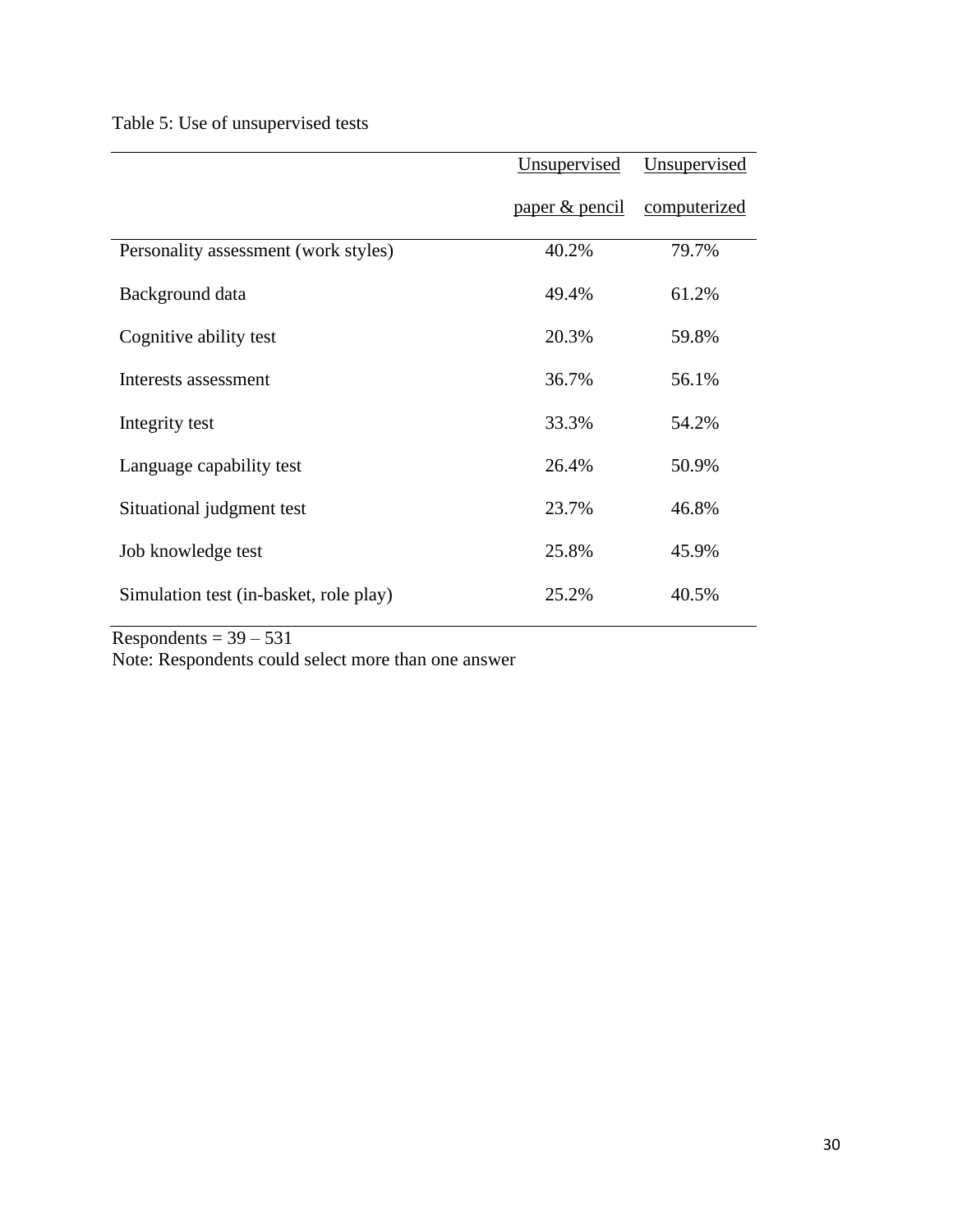|                                                                       | Percentage of |  |
|-----------------------------------------------------------------------|---------------|--|
|                                                                       | respondents   |  |
| Use a fixed test that does not change                                 | 53.9%         |  |
| Randomize order of items for each test administration                 | 30.2%         |  |
| Restrict when participants can take the computerized test (e.g., a    | 23.7%         |  |
| specific date, time, place, etc)                                      |               |  |
| Periodically refresh item content (i.e., replace items with similarly |               |  |
| calibrated ones from an item bank, replace the entire test with an    | 20.4%         |  |
| alternate version)                                                    |               |  |
| Create a unique version of the test for each applicant based on       | 17.6%         |  |
| responses to each item (computer adaptive testing)                    |               |  |
| Create a unique version of the test for each applicant using randomly |               |  |
| selected items from a large item bank                                 | 17.0%         |  |
| Create a new version of the test for a job opening using randomly     |               |  |
| selected items from a large item bank                                 | 14.6%         |  |
| Rotate among several different forms of the test across applicants    | 11.7%         |  |

Table 6: Strategies used when administering unsupervised computerized tests

 $Respondents = 460$ Note: Respondents could select more than one answer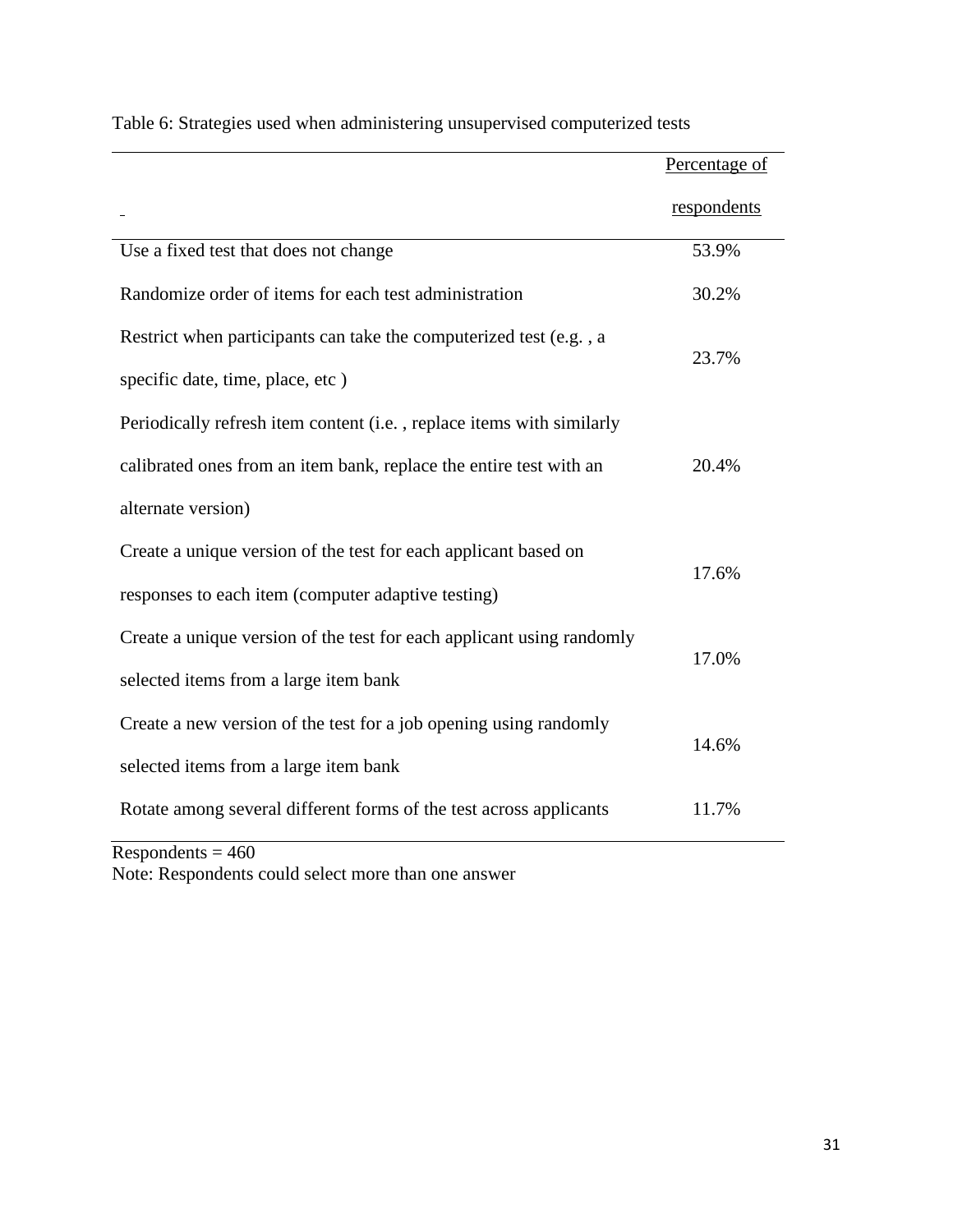|                                                                                   | Percentage of |
|-----------------------------------------------------------------------------------|---------------|
|                                                                                   | respondents   |
| Strict time limits                                                                | 59.3%         |
| Use of warnings regarding cheating                                                | 40.0%         |
| No backtracking                                                                   | 32.1%         |
| Disabling other applications on the computer                                      | 19.5%         |
| Use of supervised confirmation or verification testing                            | 18.3%         |
| Use of honesty certificates that require examinees to certify they will not cheat | 13.6%         |
| Use of webcams                                                                    | 6.7%          |
| Use of keystroke analyses                                                         | 4.7%          |
| Other                                                                             | 7.7%          |
| $\mathbf{D}$ $\mathbf{1}$ $\mathbf{1}$ $\mathbf{10}$                              |               |

# Table 7: Security measures used when administering unsupervised computerized tests

 $Respondents = 405$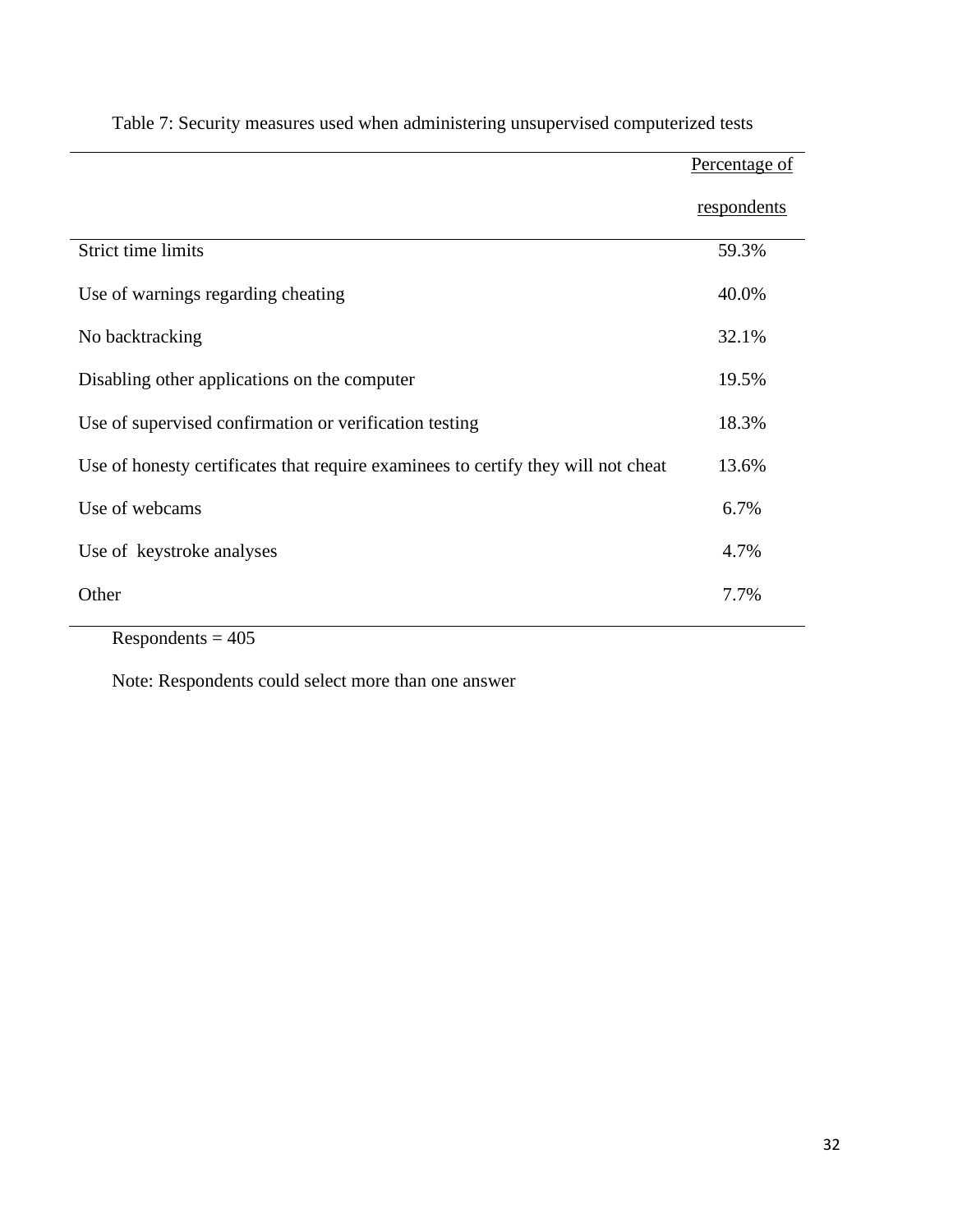|                                                                          | Percentage                |
|--------------------------------------------------------------------------|---------------------------|
|                                                                          | $\underline{\mathrm{of}}$ |
|                                                                          | respondents               |
| Strictly follow test procedures and adhere to administration time limits | 71.8%                     |
| Prohibit copying or reproducing test materials                           | 59.8%                     |
| Allow access to tests only to personnel with a legitimate need           | 54.9%                     |
| Always use properly trained test administrators and proctors             | 53.1%                     |
| Never leave applicants unsupervised with access to secure test materials | 49.6%                     |
| Provide testing accommodations only to those eligible to receive them    | 46.3%                     |
| Store test materials in a secure, locked area                            | 44.1%                     |
| Count and keep track of the number of secure test materials              | 31.0%                     |

Table 8: Security measures used when administering paper & pencil tests

 $Respondents = 510$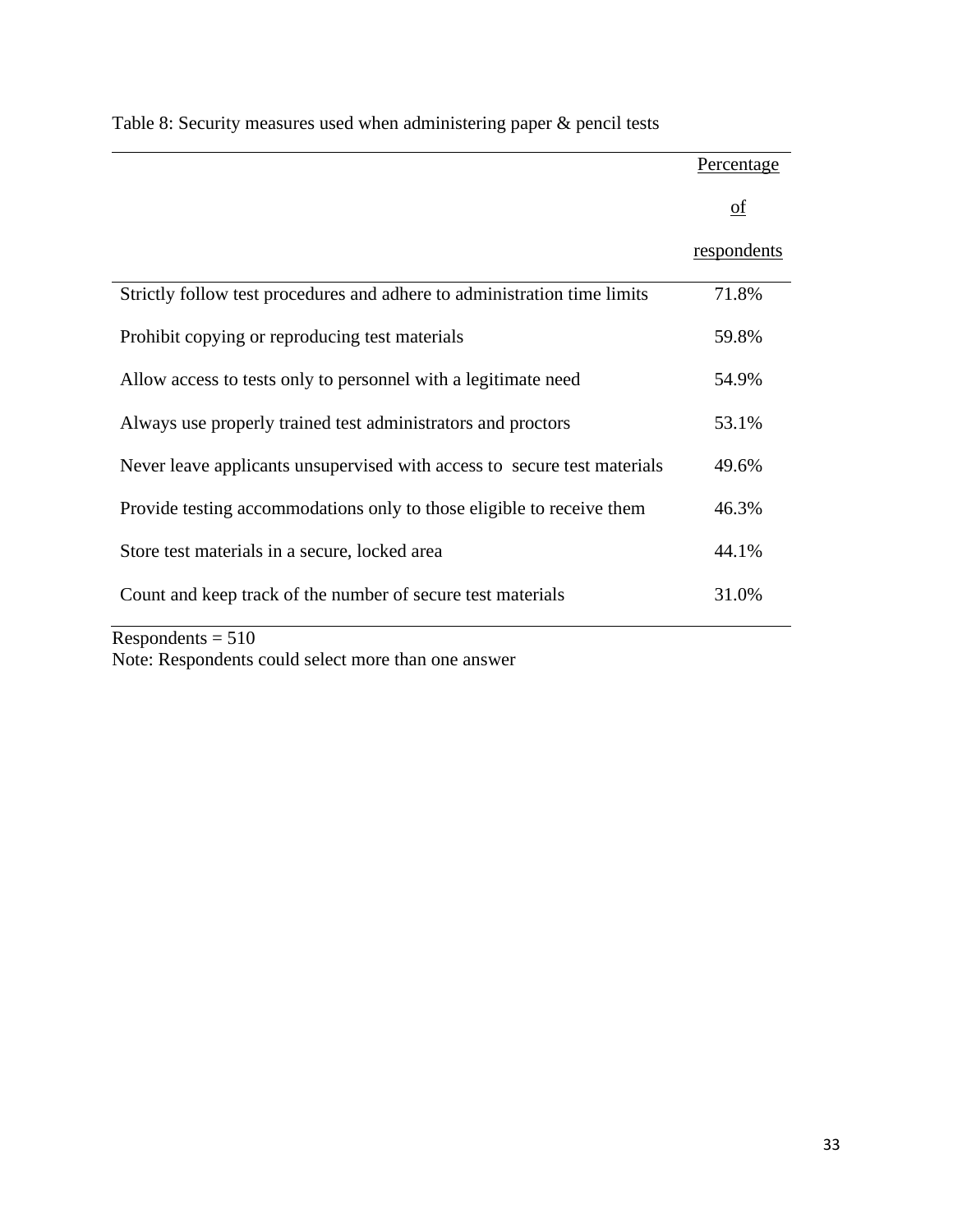|                                                                          | Percentage of |
|--------------------------------------------------------------------------|---------------|
|                                                                          | respondents   |
| Strictly follow test procedures and adhere to administration time limits | 65.9%         |
| Password protect test materials                                          | 57.7%         |
| Always use properly trained test administrators and proctors             | 56.2%         |
| Allow access to tests only to personnel with a legitimate need           | 55.1%         |
| Prohibit copying or reproducing test materials                           | 54.6%         |
| Never leave applicants unsupervised with access to secure test materials | 46.5%         |
| None of the above/Other                                                  | 3.1%          |

Table 9: Security measures used when administering supervised computerized tests

 $Respondents = 381$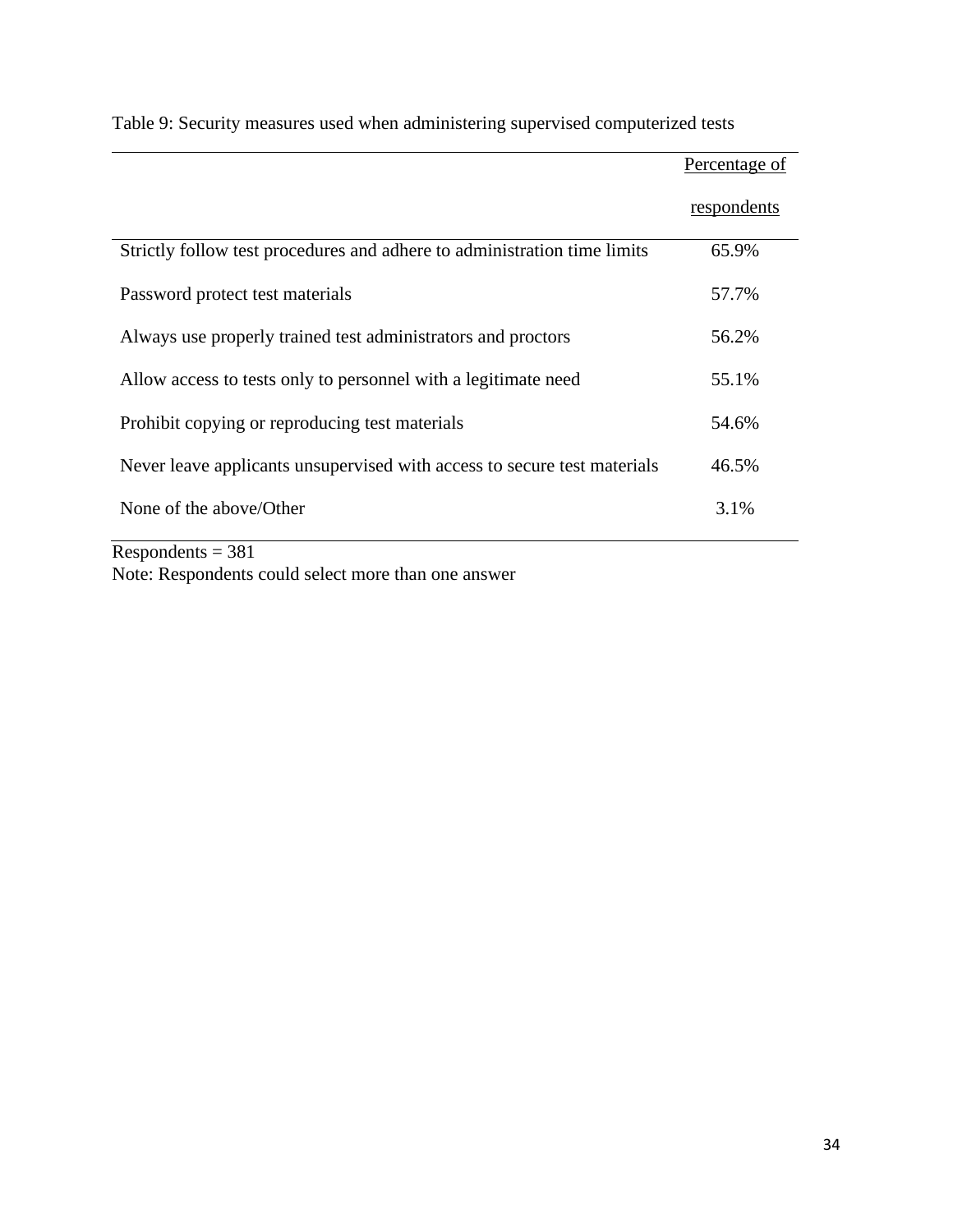Table 10: Beliefs about the percentage of applicants who engage in some form of cheating or misrepresentation on the organization's tests

|                                           |                         | Supervised   | Unsupervised |
|-------------------------------------------|-------------------------|--------------|--------------|
|                                           | Paper &<br>pencil tests | computerized | computerized |
|                                           |                         | tests        | tests        |
| Do not know                               | 24.6%                   | 29.0%        | 35.1%        |
| 0% (Not possible for applicants to cheat) | 16.4%                   | 19.3%        | 9.3%         |
| $1 - 5\%$                                 | 25.5%                   | 28.0%        | 31.4%        |
| $6 - 10%$                                 | 14.9%                   | 13.5%        | 12.3%        |
| 11-20%                                    | 10.2%                   | 7.1%         | 7.3%         |
| 21-30%                                    | 6.9%                    | 2.5%         | 3.7%         |
| More than 30%                             | 1.5%                    | 0.5%         | 0.7%         |
|                                           |                         |              |              |

 $Respondents = 393 - 549$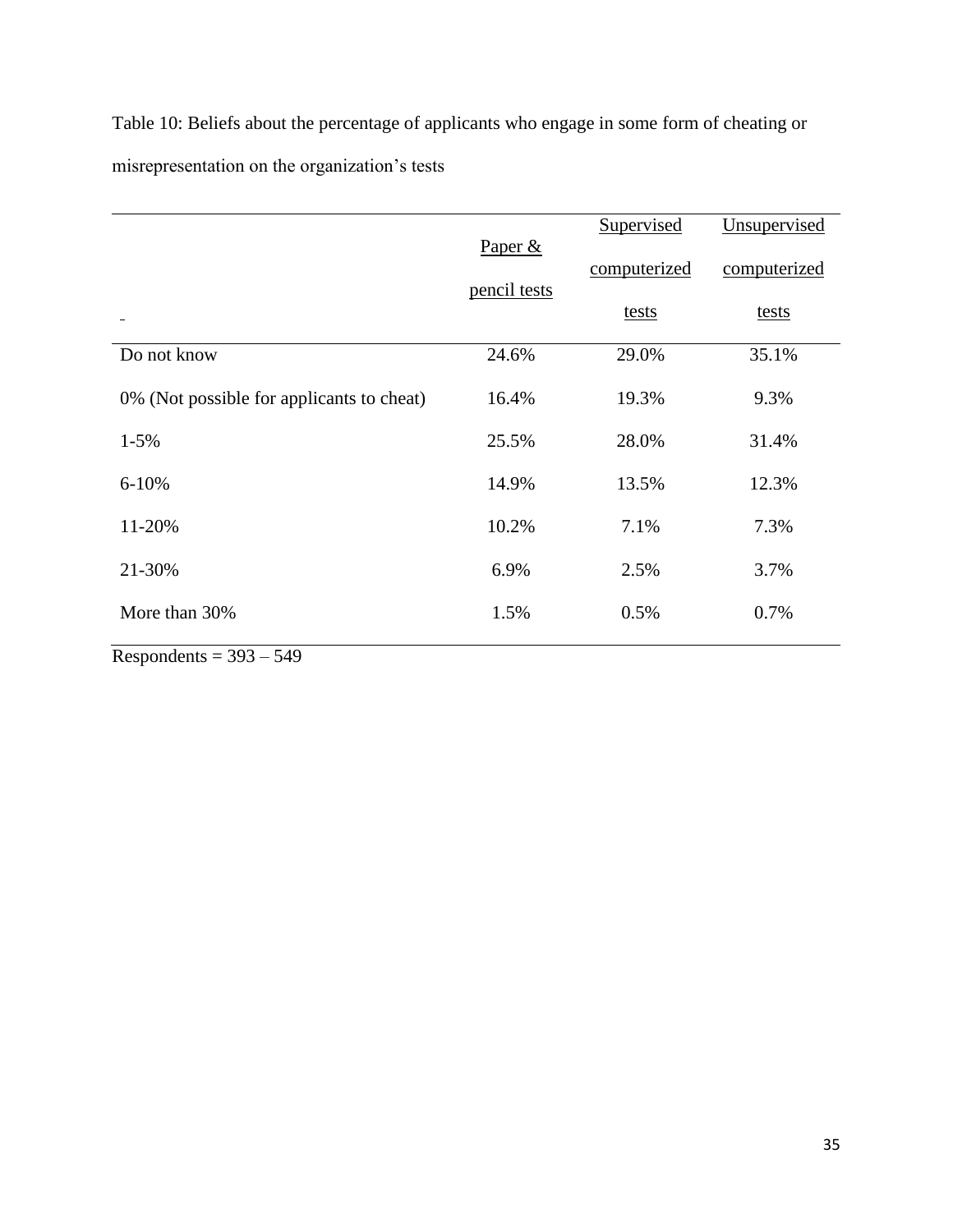|                                                                     | Percentage of |
|---------------------------------------------------------------------|---------------|
|                                                                     | respondents   |
| Our assessment vendor handles all matters pertaining to translation | 62.2%         |
| Review by end users in countries of use                             | 35.4%         |
| Back translation procedures to ensure accuracy                      | 29.3%         |
| Development of separate norms for different country/language        | 29.3%         |
| groups                                                              |               |
| Revision beyond translation to accommodate cultural                 | 24.4%         |
| differences/nuances                                                 |               |
| Psychometric assessments of measurement equivalence                 | 21.3%         |
| Separate validation studies for each translation                    | 14.0%         |
| Other                                                               | 4.3%          |

Table 11: Practices used when dealing with tests that are administered in multiple languages

 $Respondents = 164$